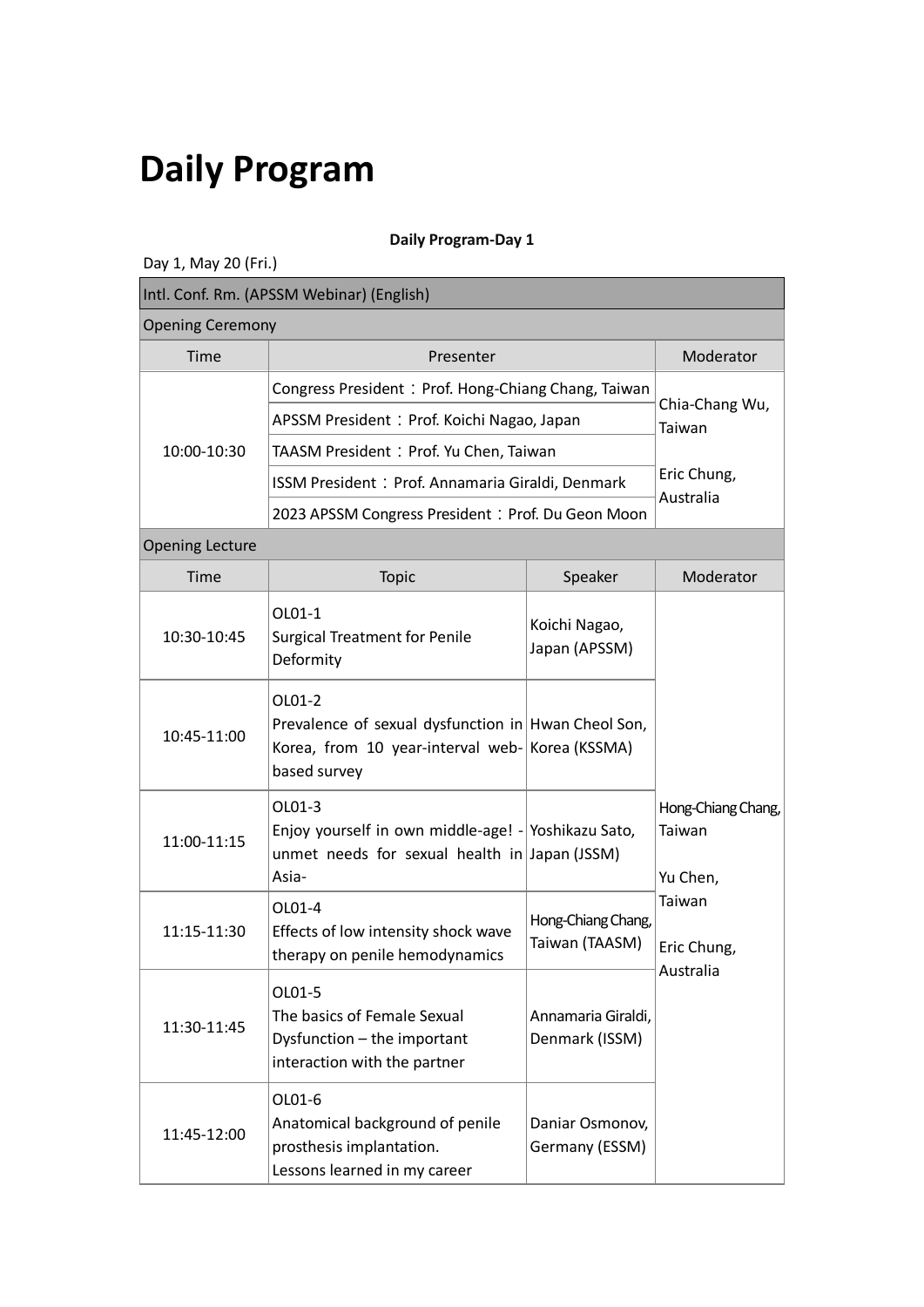Day 1, May 20 (Fri.)

| Intl. Conf. Rm. (APSSM Webinar) (English) |                                                                                                                      |                                   |                               |  |  |
|-------------------------------------------|----------------------------------------------------------------------------------------------------------------------|-----------------------------------|-------------------------------|--|--|
| Symposium 1                               | Cancer survivorship                                                                                                  |                                   |                               |  |  |
| Time                                      | <b>Topic</b>                                                                                                         | Speaker                           | Moderator                     |  |  |
| 13:00-13:15                               | $S01-1$<br>Penile prosthesis - still the gold<br>standard for post-prostatectomy<br>erectile dysfunction?            | Ronny Tan,<br>Singapore           |                               |  |  |
| 13:15-13:30                               | $S01-2$<br>Prostate Cancer Survivor: A<br>Fragmented Health Care System.                                             | Bannakij Lojanapiwat,<br>Thailand | Eric Yi-Hsiu Huang,<br>Taiwan |  |  |
| 13:30-13:45                               | $S01-3$<br>Regenerative Medicine to restore<br><b>Erectile Dysfunction Following</b><br><b>Radical Prostatectomy</b> | Chia-Chang Wu,<br>Taiwan          | See-Tong Pang,<br>Taiwan      |  |  |
| 13:45-14:00                               | $S01-4$<br>TBA                                                                                                       | Lukman Hakim,<br>Indonesia        |                               |  |  |

## Keynote Speech 1

| Time        | <b>Topic</b>                                                                                                   | Speaker                   | Moderator                                                      |
|-------------|----------------------------------------------------------------------------------------------------------------|---------------------------|----------------------------------------------------------------|
| 14:00-14:30 | KS01<br>Can Cavernous Nerves Be Spared<br>after Radical Prostatectomy?-<br><b>Evidence from Animal Studies</b> | Han-Sun Chiang,<br>Taiwan | Johnny,<br>Shinn-Nan Lin,<br>Taiwan<br>Min-Che Tung,<br>Taiwan |

## Symposium 2

Male reproduction and infertility

| Time        | <b>Topic</b>                                                                                                     | Speaker                       | Moderator                  |
|-------------|------------------------------------------------------------------------------------------------------------------|-------------------------------|----------------------------|
| 15:00-15:15 | $S02-1$<br>Testicular immunity: impact of<br>hormones and infection                                              | Andreas Meinhardt,<br>Germany |                            |
| 15:15-15:30 | $SO2-2$<br>Clinical implication of sperm DNA<br>fragmentation assays and its<br>association with human fertility | Yu-Sheng Cheng,<br>Taiwan     | Yu-Sheng Cheng,<br>Taiwan  |
| 15:30-15:45 | $S02-3$<br>Management of Non-Obstructive<br>Azoospermia                                                          | Ju Tae Seo,<br>Korea          | Vincent FS Tsai,<br>Taiwan |
| 15:45-16:00 | $S02-4$<br>Varicocele and Chronic Scrotal Pain                                                                   | Hyun Jun Park,<br>Korea       |                            |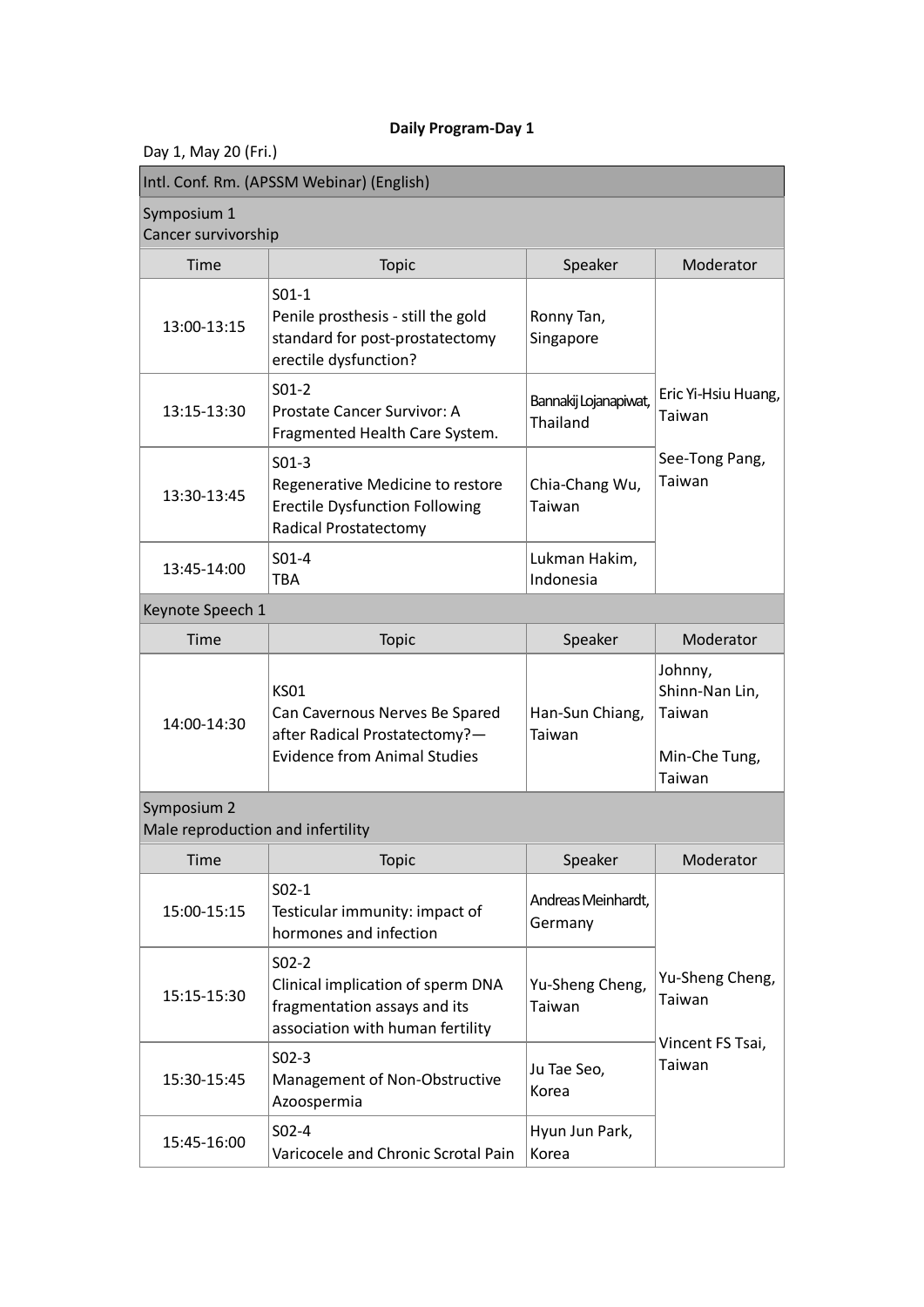Day 1, May 20 (Fri.)

| Intl. Conf. Rm. (APSSM Webinar) (English)        |                                                                             |                          |                                                            |
|--------------------------------------------------|-----------------------------------------------------------------------------|--------------------------|------------------------------------------------------------|
| Keynote Speech 2                                 |                                                                             |                          |                                                            |
| <b>Time</b>                                      | <b>Topic</b>                                                                | Speaker                  | Moderator                                                  |
| 16:00-16:30                                      | <b>KS02</b><br>ROSI: past and future                                        | Atsushi Tanaka,<br>Japan | Hong-Chiang Chang,<br>Taiwan<br>William J Huang,<br>Taiwan |
| Symposium 3<br>Penile surgery in sexual medicine |                                                                             |                          |                                                            |
| Time                                             | <b>Topic</b>                                                                | Speaker                  | Moderator                                                  |
| 16:30-16:50                                      | $S03-1$<br>Is it possible to overcome<br>premature ejaculation with filler? | Sun Tae Ahn,<br>Korea    | Huai-Ching Tai,<br>Taiwan                                  |
| 16:50-17:10                                      | $S03-2$<br>Penile Vascular Surgery for Erectile<br>Dysfunction              | Geng-Long Hsu,<br>Taiwan | Cheng-Hsing Hsieh,<br>Taiwan                               |

## **Daily Program-Day 1**

Day 1, May 20 (Fri.)

| Rm. 1 (APSSM Webinar) (English) |                                                                                                                                                                                     |                           |                             |  |
|---------------------------------|-------------------------------------------------------------------------------------------------------------------------------------------------------------------------------------|---------------------------|-----------------------------|--|
| Podium 1<br>Infertility         |                                                                                                                                                                                     |                           |                             |  |
| Time                            | <b>Topic</b>                                                                                                                                                                        | Speaker                   | Moderator                   |  |
| 13:00-13:10                     | P01-1<br>Impact of Aging on Male<br>Reproductive Potential: A Cross-<br>sectional Study                                                                                             | Chia-Min Liu,<br>Taiwan   |                             |  |
| 13:10-13:20                     | P <sub>01</sub> -2<br>Psychotropic therapies cause<br>iatrogenic male infertility                                                                                                   | Afifa Sellami,<br>Tunisia | Shiou-Sheng Chen,<br>Taiwan |  |
| 13:20-13:30                     | P01-3<br>The Fertility Preservation Decision-<br>making and Testicular Sperm<br>Retrieval Outcome in Older<br>Adolescents with Nonmosaic<br>Klinefelter Syndrome and<br>Azoospermia | Han-Yu Weng,<br>Taiwan    | Shao-Chuan Wang,<br>Taiwan  |  |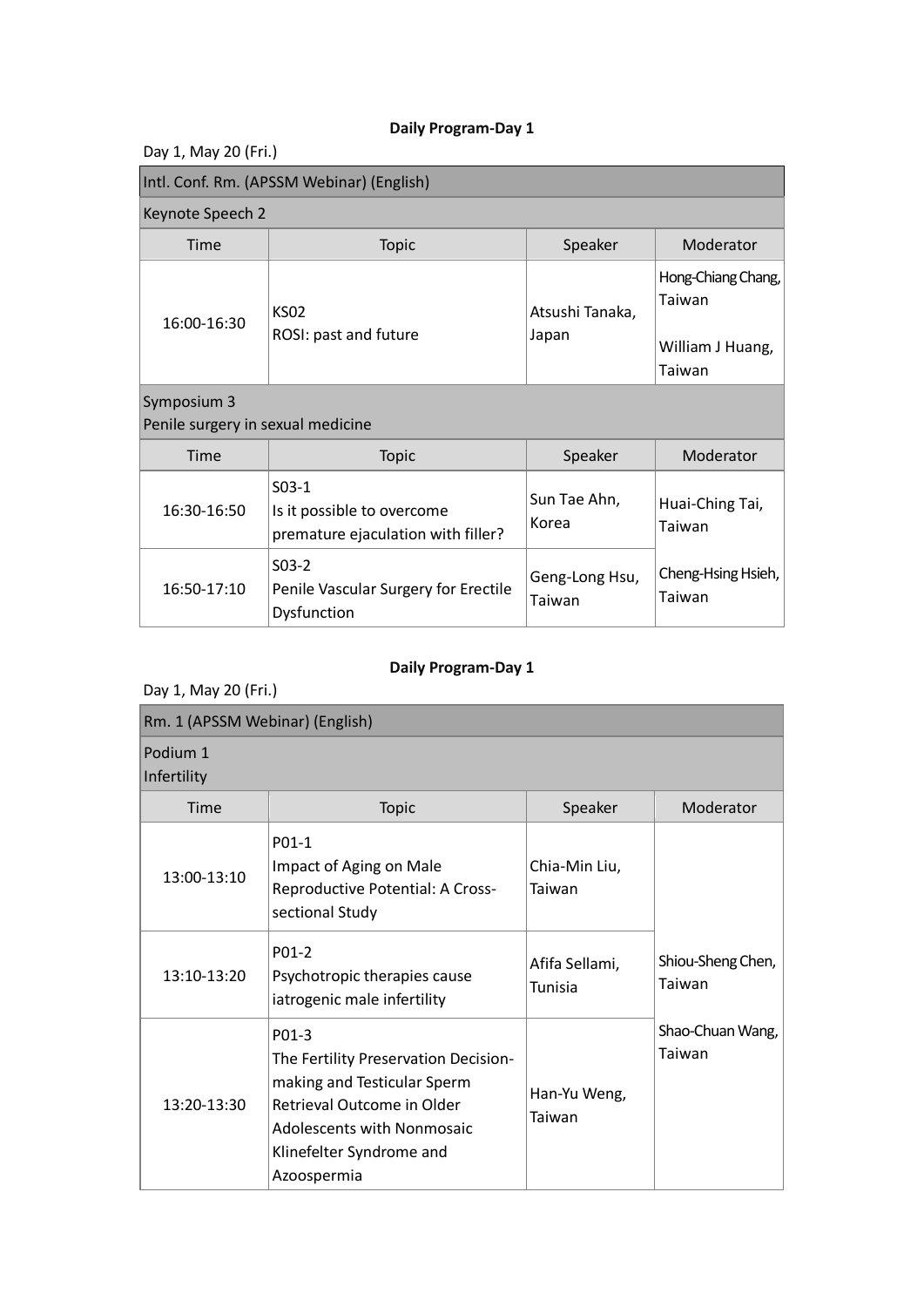| Day 1, May 20 (Fri.)                   |                                                                                                                                                                                            |                                  |                                                           |
|----------------------------------------|--------------------------------------------------------------------------------------------------------------------------------------------------------------------------------------------|----------------------------------|-----------------------------------------------------------|
| Rm. 1 (APSSM Webinar) (English)        |                                                                                                                                                                                            |                                  |                                                           |
| 13:30-13:40                            | P01-4<br>Loss-of-function in PHF7 Cause<br>Male Infertility by Impairing<br>Histone-to-Protamine Exchange<br>during Spermiogenesis                                                         | Jianxing Cheng,<br>China         | Shiou-Sheng Chen,<br>Taiwan<br>Shao-Chuan Wang,<br>Taiwan |
| 13:40-13:50                            | P01-5<br>Abundant MAEL Expression in<br>Human Intra-testicular Spermatids<br>and Ejaculated Sperm                                                                                          | Yu-Sheng Cheng,<br>Taiwan        |                                                           |
| 13:50-14:00                            | P01-6<br>Application of Ultrasound guided<br>seminal vesicle radiography<br>combining CT three-dimensional<br>reconstruction technique in<br><b>Transurethral Seminal</b><br>Vesiculoscopy | Kun Pang,<br>China               |                                                           |
| Podium <sub>2</sub><br>Sexual function |                                                                                                                                                                                            |                                  |                                                           |
| Time                                   | Topic                                                                                                                                                                                      | Speaker                          | Moderator                                                 |
| 15:00-15:10                            | P02-1<br>Prescribing patterns and surgical<br>management of erectile<br>dysfunction in Australia: a time<br>trend analysis                                                                 | Brian Ng Hung Shin,<br>Australia | Yi-Chun Chiu,<br>Taiwan<br>Hung-Chieh Chiu,<br>Taiwan     |
| 15:10-15:20                            | P02-2<br>A Cross-sectional Observational<br>Study on the Coexistence of Erectile<br><b>Dysfunction and Premature</b><br>Ejaculation                                                        | Bang-Ping Jiann,<br>Taiwan       |                                                           |
| 15:20-15:30                            | P02-3<br><b>Efficacy of Penile Low-intensity</b><br>Shockwave Therapy and<br><b>Determinants of Treatment</b><br>Response in Taiwanese Patients<br>with Erectile Dysfunction               | Kai-Yi Tzou,<br>Taiwan           |                                                           |
| 15:30-15:40                            | P02-4<br>Short-term Penile Hemodynamic<br>Change in Men with Erectile<br>Dysfunction after Low-intensity<br>Extracorporeal Shockwave Therapy                                               | Yuan-Chi Huang,<br>Taiwan        |                                                           |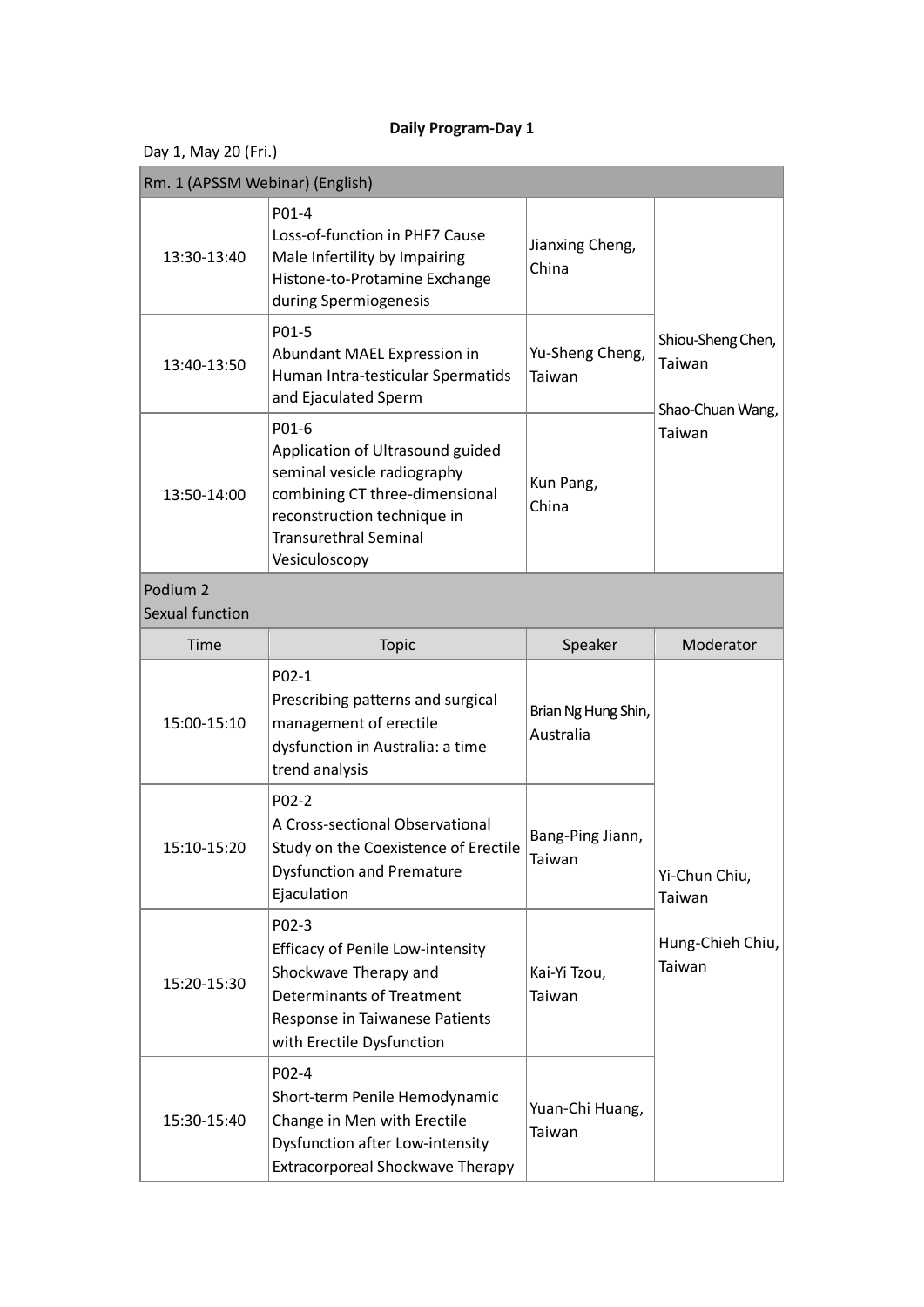| Day 1, May 20 (Fri.)                   |                                                                                                                                                                                    |                            |                            |
|----------------------------------------|------------------------------------------------------------------------------------------------------------------------------------------------------------------------------------|----------------------------|----------------------------|
| Rm. 1 (APSSM Webinar) (English)        |                                                                                                                                                                                    |                            |                            |
| 15:40-15:50                            | P02-5<br>CXCL5 Cytokine is a Major Factor in<br>Platelet-Rich Plasma's Preservation<br>of Erectile Function in Rats after<br><b>Bilateral Cavernous Nerve Injury</b>               | Yi-No Wu,<br>Taiwan        | Yi-Chun Chiu,<br>Taiwan    |
| 15:50-16:00                            | P02-6<br>Investigate the Effect of Isolated Soy<br>Protein (ISO) on Sexual Function in<br><b>Rat Model</b>                                                                         | Wei-Kung Tsai,<br>Taiwan   | Hung-Chieh Chiu,<br>Taiwan |
| Podium <sub>3</sub><br>Sexual function |                                                                                                                                                                                    |                            |                            |
| Time                                   | Topic                                                                                                                                                                              | Speaker                    | Moderator                  |
| 16:30-16:40                            | P03-1<br>Masturbation aid device improved<br>intravaginal ejaculatory latency<br>time and erection hardness score in<br>patient with premature ejaculation.                        | Masato Shirai,<br>Japan    |                            |
| 16:40-16:50                            | P03-2<br>Effect of bulbospongiosus muscles<br>cutting with frenular delta excision<br>for treatment premature<br>ejaculation (Alaa Aglan Operation)                                | Alaa Aglan,<br>Egypt       |                            |
| 16:50-17:00                            | P03-3<br>Association of Testosterone Levels<br>with Cardvio-vascular Risk Factors<br>in Men with Erectile Dysfunction                                                              | Bang-Ping Jiann,<br>Taiwan | Chih-Wei Tsao,<br>Taiwan   |
| 17:00-17:10                            | P03-4<br>Fatty Liver Index is Associated with<br>the Risk of Testosterone Deficiency<br>in Aging Men without Metabolic<br>Syndrome                                                 | Chia-Chu Liu,<br>Taiwan    | I-Shen Huang,<br>Taiwan    |
| 17:10-17:20                            | P03-5<br>Correlation between Serum Total<br>Testosterone Levels and the<br>Questionnairs of the Aging Males'<br>Symptom and the International<br><b>Index of Erectile Function</b> | Po-Han Lin,<br>Taiwan      |                            |
| 17:20-17:30                            | P03-6<br>Testosterone concentrations in hair<br>and its potential relation with<br>symptoms of testosterone<br>deficiency syndrome.                                                | Suntae Ahn,<br>Korea       |                            |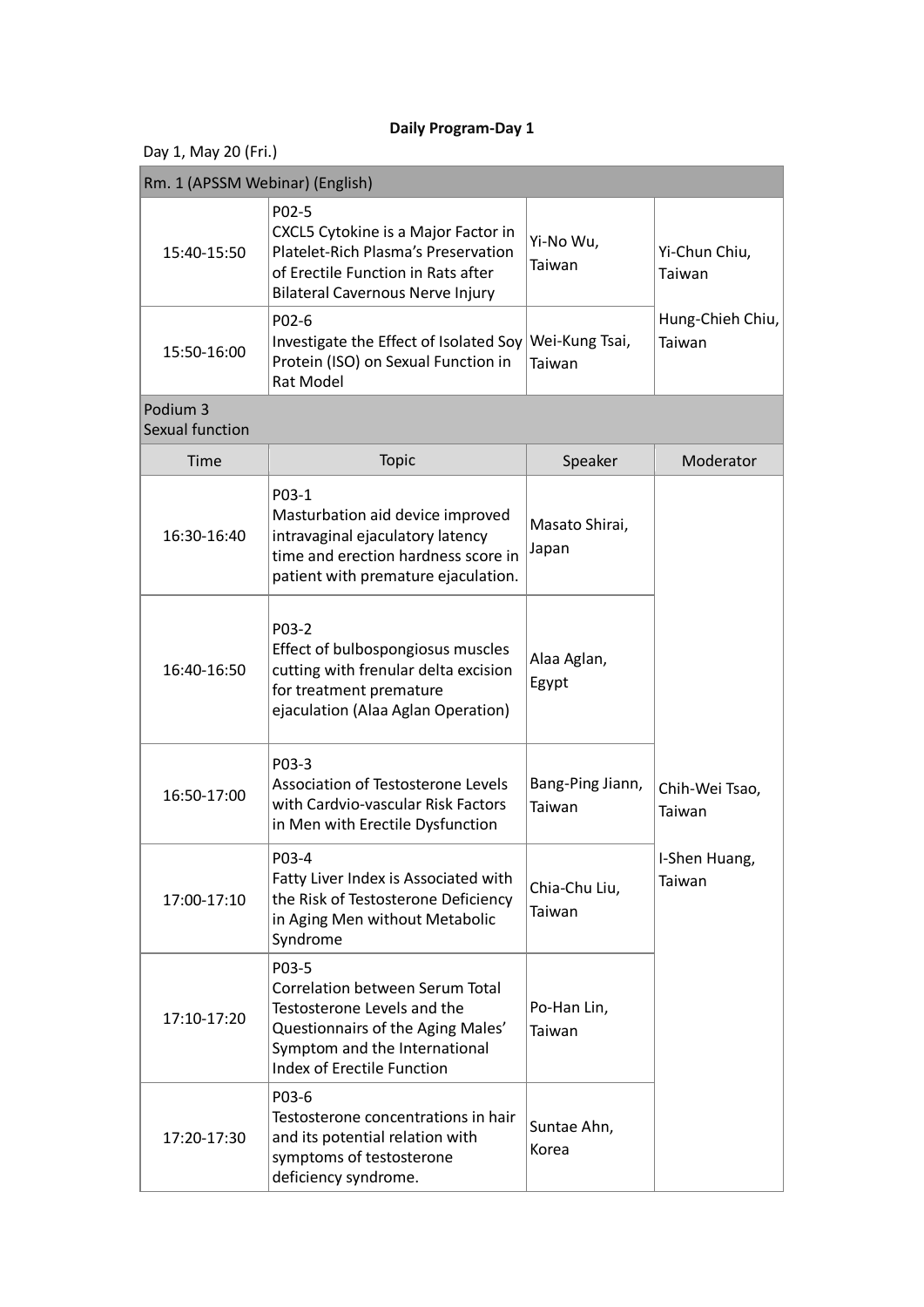Day 1, May 20 (Fri.)

| Rm. 3 (APSSM) (English or Mandarin) |                                                                                                                                                                                  |                             |                           |  |
|-------------------------------------|----------------------------------------------------------------------------------------------------------------------------------------------------------------------------------|-----------------------------|---------------------------|--|
|                                     | Moderated E-Poster Presentation 1                                                                                                                                                |                             |                           |  |
| Time                                | <b>Topic</b>                                                                                                                                                                     | Presenter                   | Moderator                 |  |
| 14:30-14:34                         | MP01-1<br>Prevalence and Predictors of Sexual<br>dysfunction in North Taiwan                                                                                                     | Shih-Huan Su,<br>Taiwan     |                           |  |
| 14:34-14:38                         | MP01-2<br>Sexual dysfunctions in young patients with<br>diabetes mellitus                                                                                                        | Wei-Chuang Liao,<br>Taiwan  |                           |  |
| 14:38-14:42                         | MP01-3<br>Low-density lipoprotein could be a predictive Chia-Heng Liao,<br>factor of erectile dysfunction in young<br>patients                                                   | Taiwan                      |                           |  |
| 14:42-14:26                         | MP01-4<br>The differences of sexual dysfunction<br>between young heterosexual and<br>homosexual men in Taiwan                                                                    | Shengwen Chen,<br>Taiwan    |                           |  |
| 14:26-14:50                         | MP01-5<br>Exploring the Relationship between Erectile<br><b>Dysfunction and Depression among Patients</b><br>with Radical Prostatectomy                                          | Zhi Hao Chen,<br>Taiwan     | Wei Chang Lee,<br>Taiwan  |  |
| 14:50-14:54                         | MP01-6<br>Can concurrent low intensity extracorporeal<br>shockwave therapy improve outcome of oral<br>tadalafil for erectile dysfunction males?                                  | Jimmy Liang,<br>Taiwan      | Cheng-His Liao,<br>Taiwan |  |
| 14:54-14:58                         | MP01-7<br>Dual Effect of Chitosan Activated Platelet<br>Rich Plasma (cPRP) Improved Erectile<br>Function after Cavernous Nerve Injury                                            | Yi-No Wu,<br>Taiwan         |                           |  |
| 14:58-15:02                         | MP01-8<br>The Impact of Premature Ejaculation on The<br>Partners' Sexual Function                                                                                                | Peng-Hui Chang,<br>Taiwan   |                           |  |
| 15:02-15:06                         | MP01-9<br>Germanium-Titanium-π Polymer Composites<br>as Functional Textiles for Clinical Strategy to<br>Evaluate Blood Circulation Improvement and<br><b>Sexual Satisfaction</b> | Meng-Hung Shih,<br>Taiwan   |                           |  |
| 15:06-15:09                         | MP01-10<br>Self-amputation of penis by grinder to<br>attempt suicide -- case report                                                                                              | Shih-Shiang Tung,<br>Taiwan |                           |  |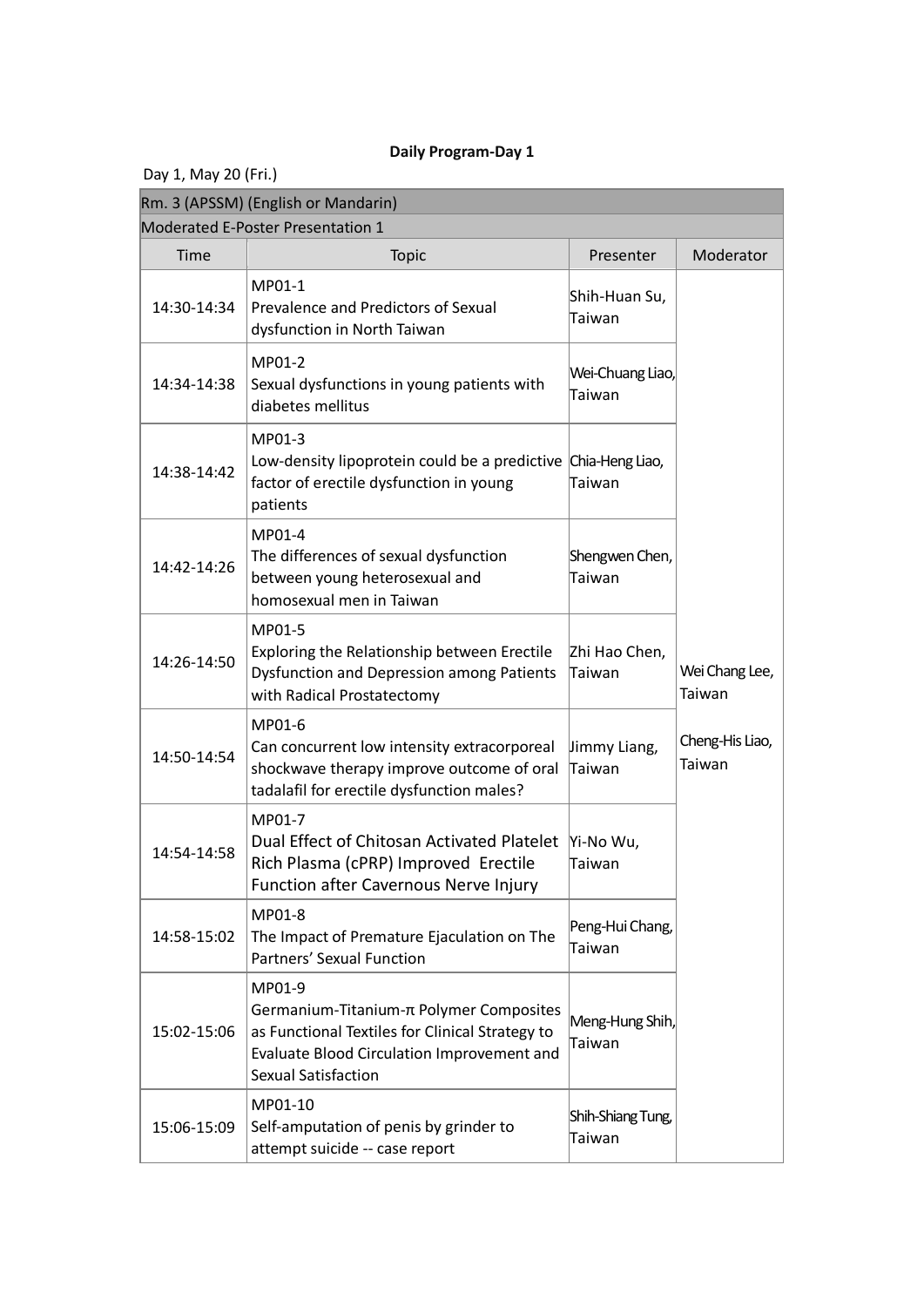| Day 2, May 21 (Sat.) |  |  |  |
|----------------------|--|--|--|
|----------------------|--|--|--|

| Intl. Conf. Rm. (APSSM Webinar) (English) |                                                                                                                                                                                              |                            |                                                     |
|-------------------------------------------|----------------------------------------------------------------------------------------------------------------------------------------------------------------------------------------------|----------------------------|-----------------------------------------------------|
| Keynote Speech 3                          |                                                                                                                                                                                              |                            |                                                     |
| Time                                      | <b>Topic</b>                                                                                                                                                                                 | Speaker                    | Moderator                                           |
| 09:30-10:00                               | <b>KS03</b><br>The Future of ED Management                                                                                                                                                   | Gerald Brock,<br>Canada    | Kuang-Kuo Chen,<br>Taiwan<br>Koichi Nagao,<br>Japan |
| Keynote Speech 4                          |                                                                                                                                                                                              |                            |                                                     |
| Time                                      | <b>Topic</b>                                                                                                                                                                                 | Speaker                    | Moderator                                           |
| 10:00-10:30                               | <b>KS04</b><br>Optimizing pharmacotherapy for<br>male sexual dysfunctions                                                                                                                    | Bang-Ping Jiann,<br>Taiwan | Shih-Tsung Huang,<br>Taiwan<br>Hui Jiang,<br>China  |
| Symposium 4<br>Male sexual dysfunction    |                                                                                                                                                                                              |                            |                                                     |
| Time                                      | <b>Topic</b>                                                                                                                                                                                 | Speaker                    | Moderator                                           |
| 11:00-11:15                               | $S04-1$<br>Relationship between Erectile<br>Dysfunction and Lifestyle-related<br><b>Diseases</b>                                                                                             | Haruaki Sasaki,<br>Japan   |                                                     |
| 11:15-11:30                               | $S04-2$<br>The Coexistence and interplay<br>between Erectile Dysfunction and<br>Premature Ejaculation                                                                                        | Wei-Kung Tsai,<br>Taiwan   | Wei-Kung Tsai,                                      |
| 11:30-11:45                               | $S04-3$<br>Penile Rehabilitation: A Worthy<br>Strategy?                                                                                                                                      | Joe Lee,<br>Singapore      | Taiwan<br>Chuan-Shu Chen,<br>Taiwan                 |
| 11:45-12:00                               | S04-4<br>Cystathionine<br>gamma-lyase<br>is.<br>required for heat shock protein 70- Ji-Kan Ryu,<br>neurovascular Korea<br>driven<br>penile<br>regeneration and erectile function<br>recovery |                            |                                                     |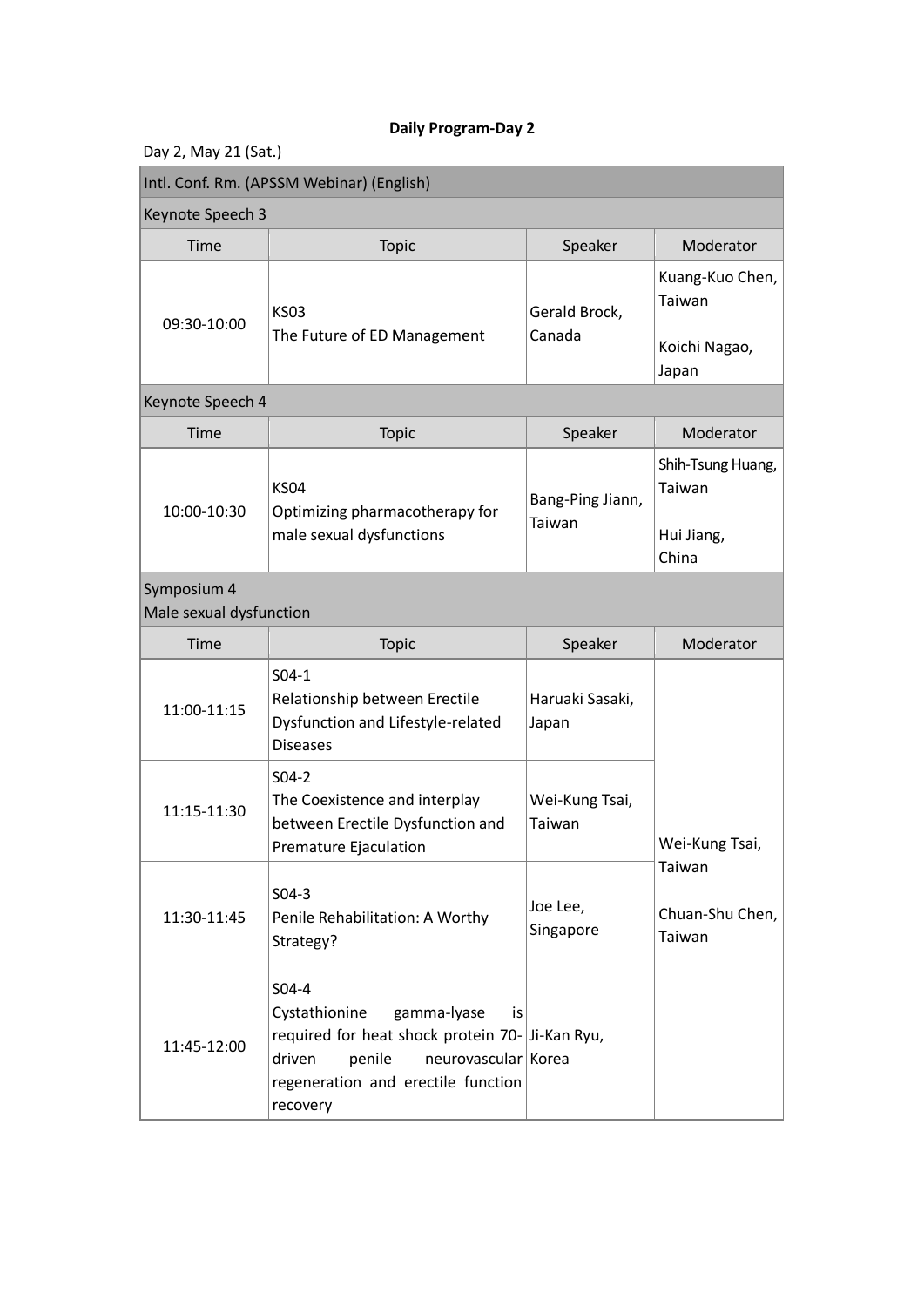Day 2, May 21 (Sat.)

| Intl. Conf. Rm. (Mandarin)                    |                                                                                                                   |         |           |
|-----------------------------------------------|-------------------------------------------------------------------------------------------------------------------|---------|-----------|
| Luncheon Symposium A<br>友華生技股份有限公司 (Mandarin) |                                                                                                                   |         |           |
| Time                                          | <b>Topic</b>                                                                                                      | Speaker | Moderator |
| 12:00-13:00                                   | LS <sub>01</sub><br>GP perspectives: management<br>strategies of undiagnosed<br>subclinical premature ejaculation | 李嘉文 醫師  | 吳佳璋 醫師    |

| Day 2, May 21 (Sat.)                     |                                                                                                                    |                           |                                                 |
|------------------------------------------|--------------------------------------------------------------------------------------------------------------------|---------------------------|-------------------------------------------------|
|                                          | Intl. Conf. Rm. (APSSM Webinar) (English)                                                                          |                           |                                                 |
| Symposium 5<br>Female sexual dysfunction |                                                                                                                    |                           |                                                 |
| Time                                     | Topic                                                                                                              | Speaker                   | Moderator                                       |
| 13:00-13:15                              | $S05-1$<br>Urological aspects of female sexual<br>pain disorders                                                   | Ha Na Yoon,<br>Korea      |                                                 |
| 13:15-13:30                              | $S05-2$<br>Genitourinary syndrome of<br>menopause and sexual activity in<br>Japanese women aged 40 to 79<br>years. | Yumi Ozaki,<br>Japan      | Te-Fu Tsai,<br>Taiwan                           |
| 13:30-13:45                              | $S05-3$<br>Management of Genitourinary<br>Syndrome of Menopause in Female<br>Sexual Dysfunction                    | Kweon Sik Min,<br>Korea   | Ju-Chuan Hu,<br>Taiwan                          |
| 13:45-14:00                              | $S05-4$<br>Female Sexual Dysfunction Therapy<br>in Japan: Experience at a Single<br>Institution                    | Noriko Ninomiya,<br>Japan |                                                 |
| Keynote Speech 5                         |                                                                                                                    |                           |                                                 |
| Time                                     | Topic                                                                                                              | Speaker                   | Moderator                                       |
| 14:00-14:30                              | <b>KS05</b><br>Penile reconstructive and prosthetic<br>surgery: Current challenges and<br>future directions        | Eric Chung,<br>Australia  | Ju-Ton Hsieh,<br>Taiwan<br>Yutian Dai,<br>China |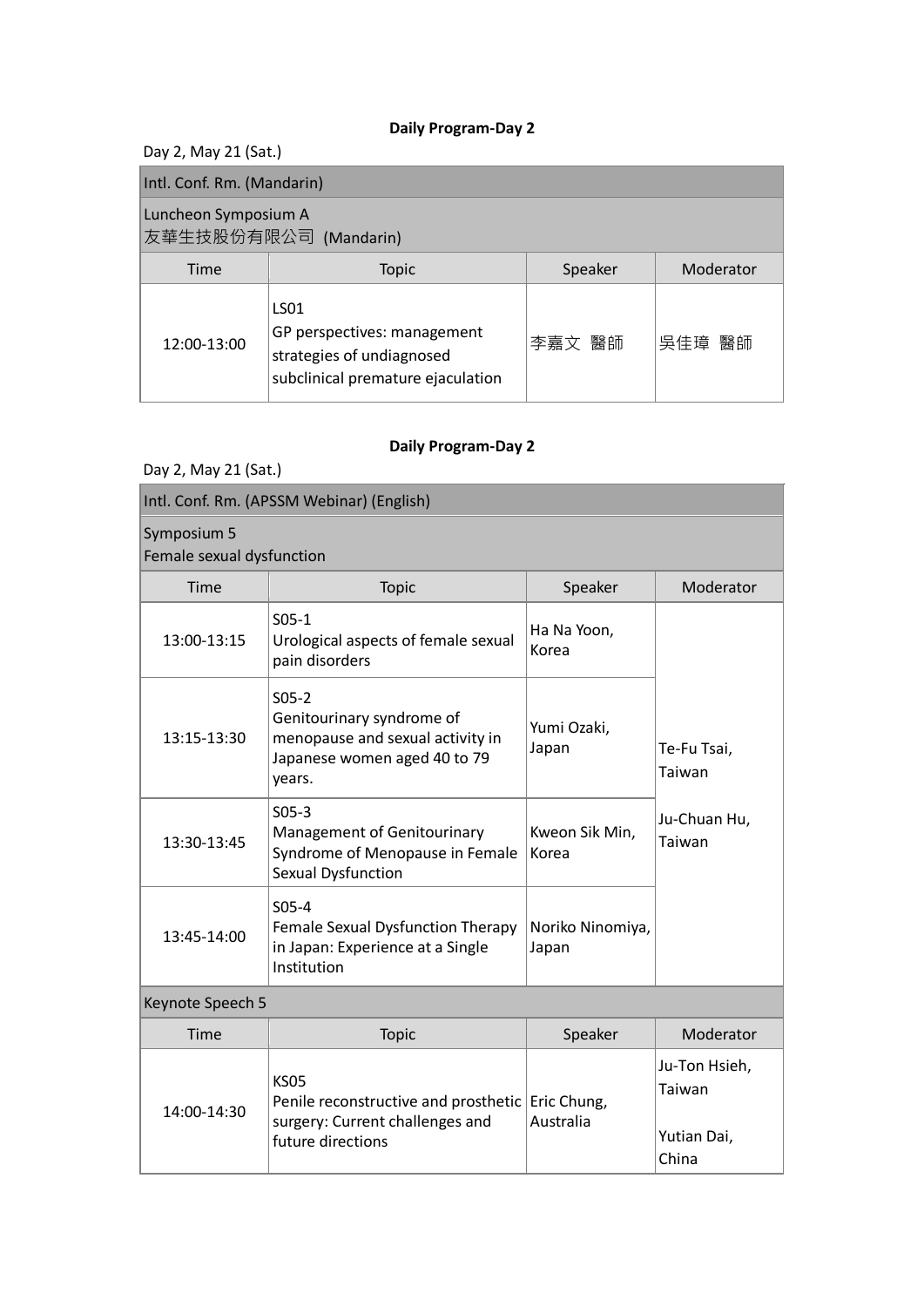Day 2, May 21 (Sat.)

16:45-17:00

Old

|                                              | Intl. Conf. Rm. (APSSM Webinar) (English)                                                                                          |                                          |                          |
|----------------------------------------------|------------------------------------------------------------------------------------------------------------------------------------|------------------------------------------|--------------------------|
| Symposium 6                                  | Sexual health promotion and preventive medicine                                                                                    |                                          |                          |
| Time                                         | Topic                                                                                                                              | Speaker                                  | Moderator                |
| 15:00-15:15                                  | $S06-1$<br>The importance of lifestyle<br>modification for sexual dysfunction.                                                     | Shinya Furukawa,<br>Japan                |                          |
| 15:15-15:30                                  | $S06-2$<br>Association between diet and men's<br>sexual health.                                                                    | Chih-Wei Tsao,<br>Taiwan                 | Shih-Ping Liu,<br>Taiwan |
| 15:30-15:45                                  | $S06-3$<br>In Search of the Client<br>Characteristics in an Embedded<br><b>LGBT Health Clinic</b>                                  | Nguyen Ho Vinh Phuoc,<br>Vietnam         | Yuh-Chen Kuo,<br>Taiwan  |
| 15:45-16:00                                  | S06-4<br>Possibility of light-controllable NO<br>releaser as a novel ED treatment                                                  | Yuji Hotta,<br>Japan                     |                          |
| Symposium 7<br>Testosterone and men's health |                                                                                                                                    |                                          |                          |
| Time                                         | Topic                                                                                                                              | Speaker                                  | Moderator                |
| 16:00-16:15                                  | $S07-1$<br><b>Testosterone and Cardiovascular</b><br><b>Disease</b>                                                                | Chen-Hsun Ho,<br>Taiwan                  |                          |
| 16:15-16:30                                  | $S07-2$<br>The 12 year-effects of long-acting<br>testosterone undecanoate (TU)<br>injection in men with Late onset<br>hypogonadism | Sompol Permpongkosol,<br>Thailand        | Chia-Chu Liu,<br>Taiwan  |
| 16:30-16:45                                  | $SO7-3$<br><b>Beyond Conventional Testosterone</b><br>Therapy for Hypogonadal Men                                                  | Christopher<br>Ho Chee Kong,<br>Malaysia | Chen-Hsun Ho,<br>Taiwan  |
| 10.15 17.00                                  | $S07-4$<br>Therapeutic Effects of Prolonged<br>Release Melatonin (Circadin <sup>®</sup> ) in Nam Cheol Park,                       |                                          |                          |

Patients with Overactive Bladder Korea and Insomnia in More Than 55 Years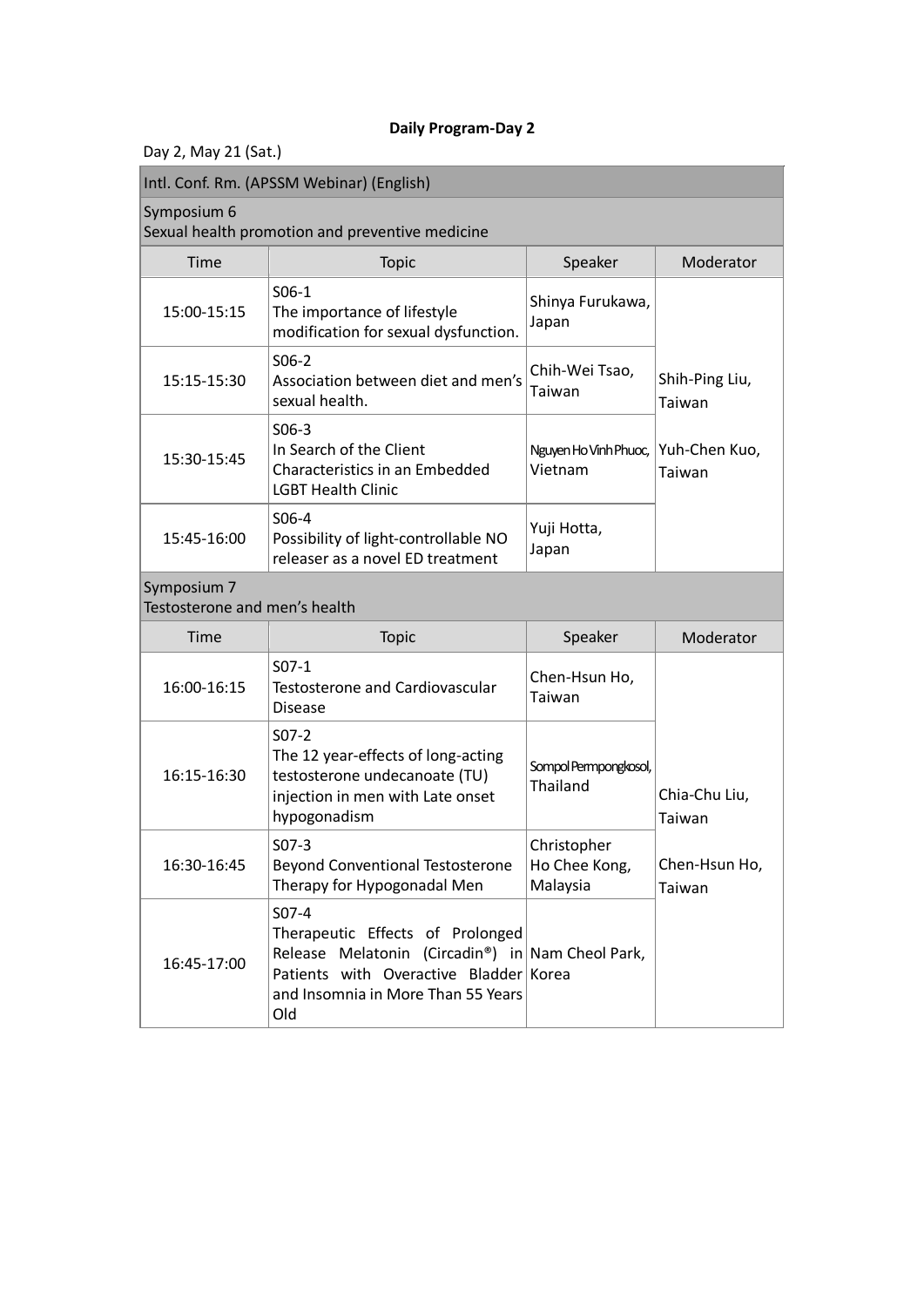| Day 2, May 21 (Sat.) |  |  |  |
|----------------------|--|--|--|
|----------------------|--|--|--|

| Rm. 1 (GCASMF Webinar) (Mandarin) |                                                                                                         |             |                            |
|-----------------------------------|---------------------------------------------------------------------------------------------------------|-------------|----------------------------|
| <b>Opening Ceremony</b>           |                                                                                                         |             |                            |
| Time                              | Presenter                                                                                               |             | Moderator                  |
|                                   | TAASM 理事長:陳煜, Taiwan                                                                                    |             |                            |
| 10:30-10:45                       | GCASMA 理事長: 姜輝, China                                                                                   |             | 吳佳璋, Taiwan<br>戴玉田, China  |
|                                   | GCASMA 創會理事長: 王潤, China                                                                                 |             |                            |
| <b>Special Lecture</b>            |                                                                                                         |             |                            |
| Time                              | Topic                                                                                                   | Speaker     | Moderator                  |
| 10:45-11:00                       | G-SL01-1<br>陰莖起勃器植入時的陰莖延長術<br>Penile lengthening during penile<br>implant                               | 王潤, China   | 陳煜, Taiwan<br>姜輝, China    |
| <b>Opening Lecture</b>            |                                                                                                         |             |                            |
| Time                              | Topic                                                                                                   | Speaker     | Moderator                  |
| 11:00-11:15                       | G-OL01-1<br>Surgical intervention for refractory<br>premature ejaculation                               | 陳煜, Taiwan  |                            |
| 11:15-11:30                       | G-OL01-2<br>從北京大學第三醫院男科十年發<br>展看中國大陸男科學的快速發展                                                            | 姜輝, China   |                            |
| 11:30-11:45                       | G-OL01-3<br>The fertility strategies and related<br>precautions for males with<br>premature ejaculation | 黃志賢, Taiwan | 簡邦平, Taiwan<br>黃志賢, Taiwan |
| 11:45-12:00                       | G-OL01-4<br>早洩的手術治療研究進展<br>Innovative research on surgical<br>treatment of premature ejaculation        | 戴玉田, China  |                            |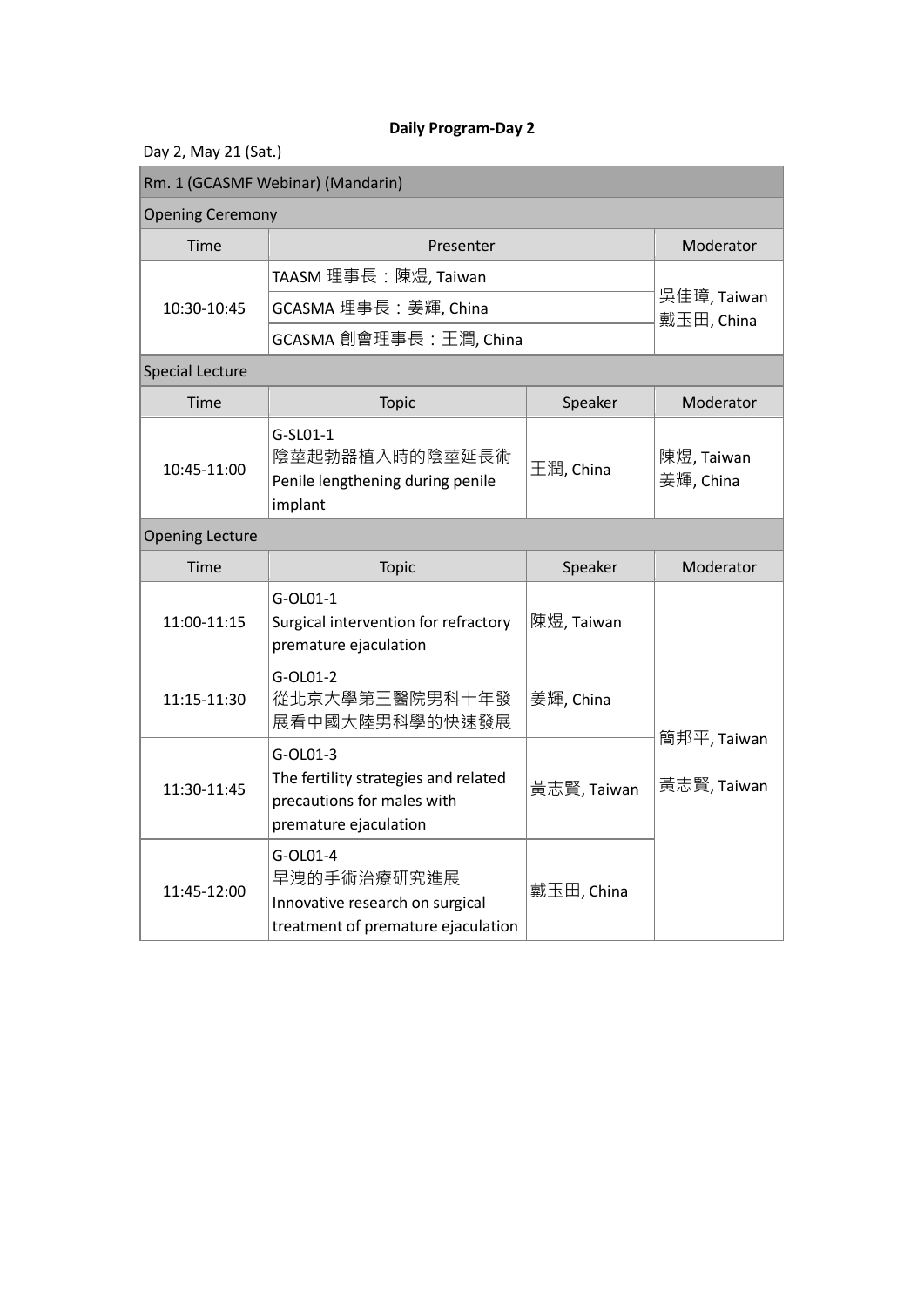Day 2, May 21 (Sat.)

| Rm. 1 (Mandarin)                                  |                                                                                                                                                                                     |         |           |
|---------------------------------------------------|-------------------------------------------------------------------------------------------------------------------------------------------------------------------------------------|---------|-----------|
| Luncheon Symposium B<br>台灣安斯泰來製藥股份有限公司 (Mandarin) |                                                                                                                                                                                     |         |           |
| Time                                              | <b>Topic</b>                                                                                                                                                                        | Speaker | Moderator |
| 12:00-13:00                                       | <b>LSO2</b><br>How to choose appropriate<br>medication for overactive bladder:<br>Findings from the largest integrated<br>clinical trial database analysis of<br>mirabegron studies | 廖俊厚 醫師  | 陳煜醫師      |

## **Daily Program-Day 2**

Day 2, May 21 (Sat.)

| Rm. 1 (GCASMF Webinar) (Mandarin)      |                                                                                                                                                                                                           |             |                                                        |
|----------------------------------------|-----------------------------------------------------------------------------------------------------------------------------------------------------------------------------------------------------------|-------------|--------------------------------------------------------|
| Section A<br><b>Sexual Dysfunction</b> |                                                                                                                                                                                                           |             |                                                        |
| Time                                   | <b>Topic</b>                                                                                                                                                                                              | Speaker     | Moderator                                              |
| 13:00-13:10                            | $G-SA-1$<br>ED 診斷與治療邊界的思考<br>Reflections on the Border of<br>Erectile Dysfunction Diagnosis and<br>Treatment                                                                                              | 李付彪, China  |                                                        |
| 13:10-13:20                            | $G-SA-2$<br>年輕(20-39 歲)與老年(40-69 歲)勃<br>起功能障礙族群的器質性因子與<br>心理社會壓力篩檢比較<br>Screening for Organic Factors and<br>Psychosocial Distress between<br>Young (20-39 yrs) and Old (40-69<br>yrs) Age Groups with ED | 簡邦平, Taiwan | 張進寶, Taiwan<br>蔡嘉駿, Taiwan<br>孫中義, China<br>林浩成, China |
| 13:20-13:30                            | $G-SA-3$<br>陰莖夜間勃起監測聯合睡眠監測<br>在勃起功能障礙診斷中應用<br>Application of NPTR combined with<br>Polysomnograhy in diagnosis of ED                                                                                      | 王璟琦, China  |                                                        |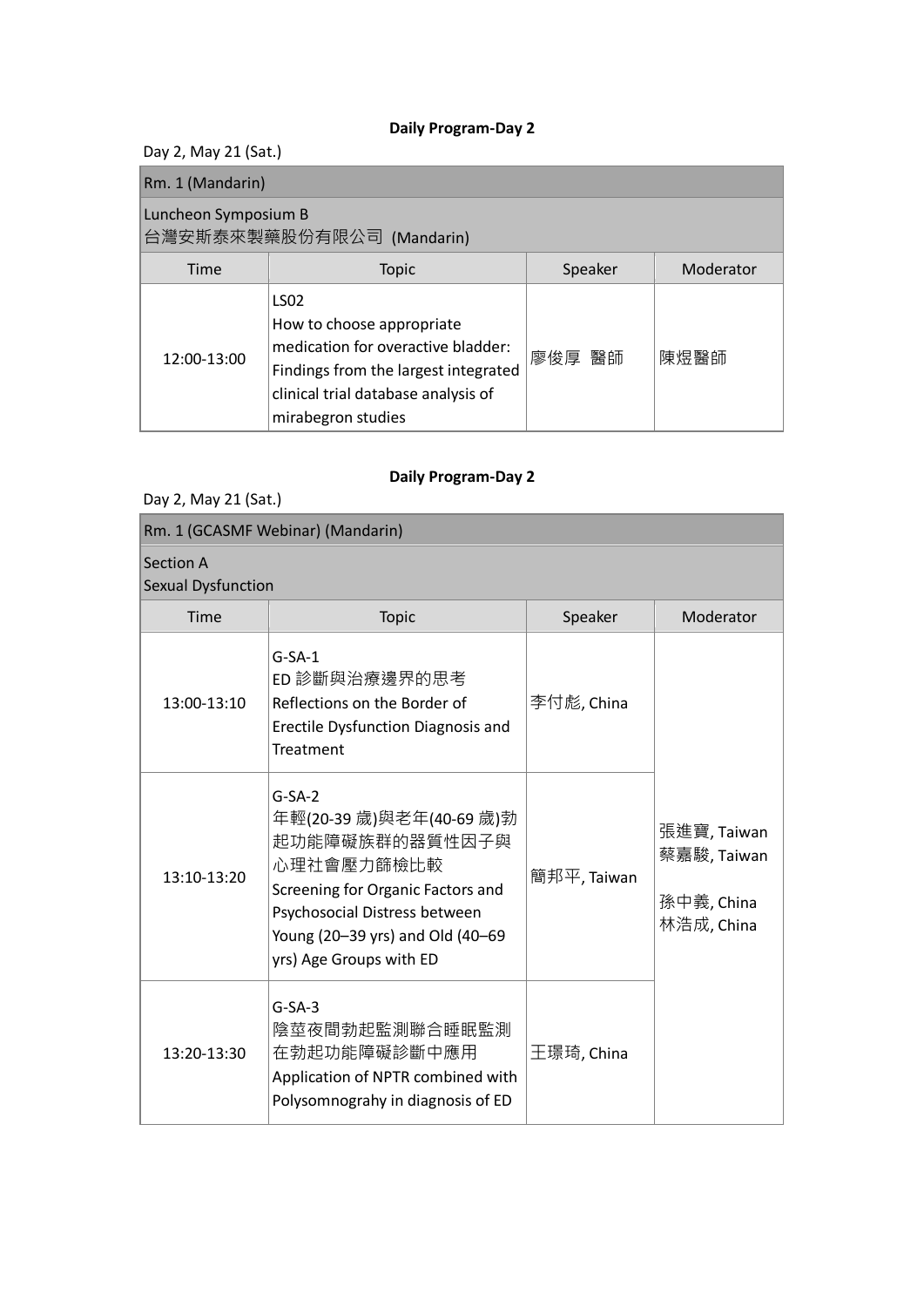|  | Day 2, May 21 (Sat.) |  |
|--|----------------------|--|
|--|----------------------|--|

|             | Rm. 1 (GCASMF Webinar) (Mandarin)                                                                                                                                                                                                                           |                          |                                                        |
|-------------|-------------------------------------------------------------------------------------------------------------------------------------------------------------------------------------------------------------------------------------------------------------|--------------------------|--------------------------------------------------------|
| 13:30-13:40 | $G-SA-4$<br>勃起障礙患者其血漿動脈硬化指<br>數與陰莖血液動力之相關性<br>The Association between the<br>Atherogenic Index of Plasma (AIP)<br>and Penile Hemodynamics in Men<br>with Erectile Dysfunction                                                                               | 謝宜珈, Taiwan              |                                                        |
| 13:40-13:50 | $G-SA-5$<br>低能量體外震波對於第五型磷酸<br>二酯酶抑制劑反應不佳的勃起功<br>能障礙患者的治療預測因子<br>The predictor of low-intensity<br>extracorporeal shockwave therapy<br>in the treatment of erectile<br>dysfunction patients who did not<br>respond to phosphodiesterase type<br>5 inhibitors | 李政學, Taiwan              | 張進寶, Taiwan<br>蔡嘉駿, Taiwan<br>孫中義, China<br>林浩成, China |
| 13:50-14:00 | $G-SA-6$<br>低能量體外衝擊波改善 ED 患者勃<br>起功能的作用機制研究<br>Study on the mechanism of Li-ESWT<br>in improving erectile function of ED<br>patients                                                                                                                        | 張祥生, China               |                                                        |
|             | Keynote Speech 5 (Intl. Conf. Rm.) (English)                                                                                                                                                                                                                |                          |                                                        |
| Time        | Topic                                                                                                                                                                                                                                                       | Speaker                  | Moderator                                              |
| 14:00-14:30 | <b>KS05</b><br>Penile reconstructive and prosthetic<br>surgery: Current challenges and<br>future directions                                                                                                                                                 | Eric Chung,<br>Australia | Ju-Ton Hsieh,<br>Taiwan<br>Yutian Dai,<br>China        |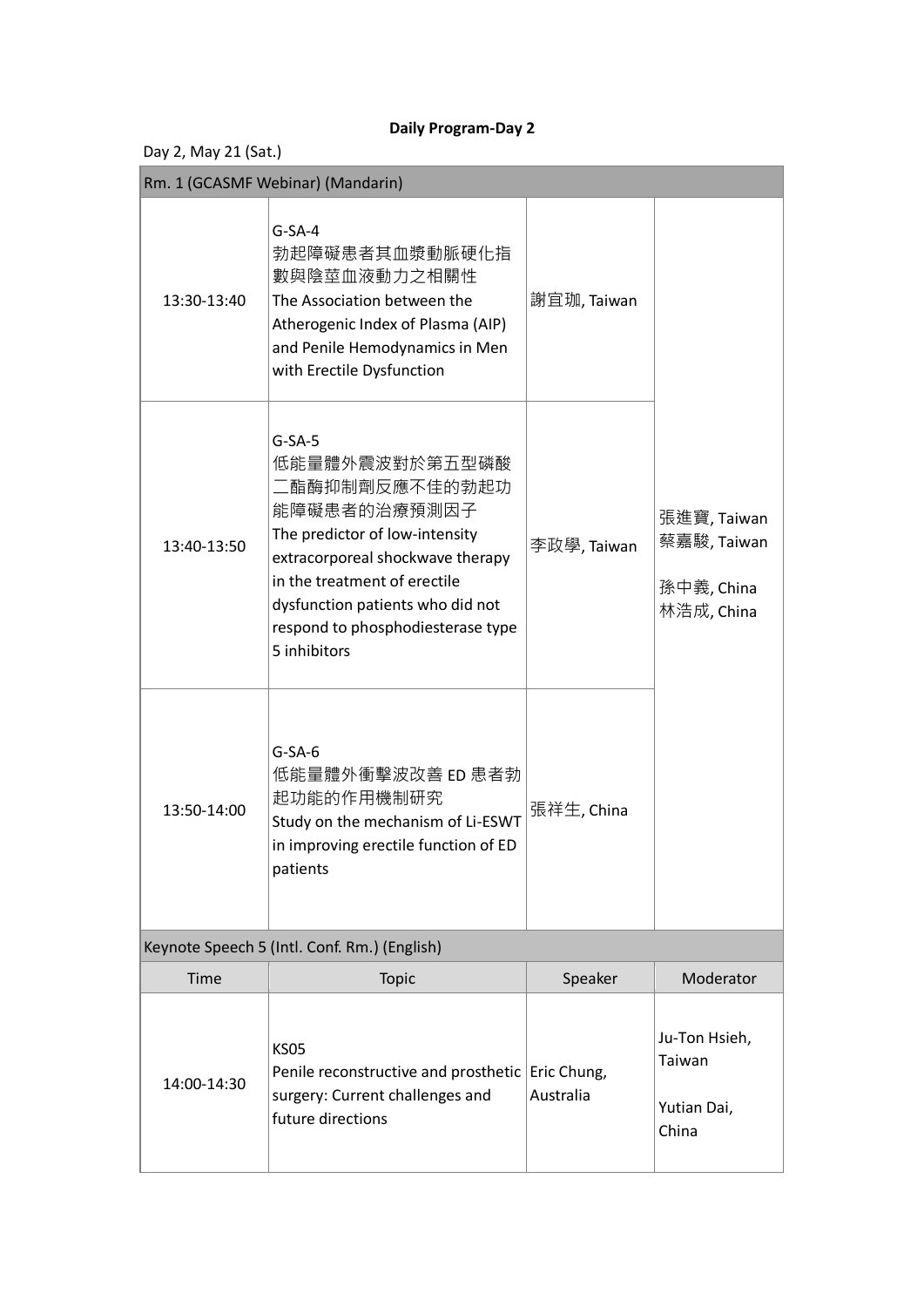Day 2, May 21 (Sat.)

| Rm. 1 (GCASMF Webinar) (Mandarin)    |                                                                                                                                                                                               |             |                                                       |
|--------------------------------------|-----------------------------------------------------------------------------------------------------------------------------------------------------------------------------------------------|-------------|-------------------------------------------------------|
| <b>Section B</b><br>Male Infertility |                                                                                                                                                                                               |             |                                                       |
| Time                                 | <b>Topic</b>                                                                                                                                                                                  | Speaker     | Moderator                                             |
| 15:00-15:10                          | $G-SB-1$<br>無精子症診斷治療的進展<br>Progression in Azoospermia<br><b>Diagnosis and Treatment</b>                                                                                                       | 趙連明, China  |                                                       |
| 15:10-15:20                          | $G-SB-2$<br>Do partial AZFc deletions affect the<br>sperm retrieval rate in non-mosaic<br>Klinefelter patients undergoing<br>microdissection testicular sperm<br>extraction?                  | 黃奕燊, Taiwan |                                                       |
| 15:20-15:30                          | $G-SB-3$<br>CFAP58、DNAH8 突變致精子鞭毛<br>多發形態異常(MMAF)與男性<br>不育<br>Mutations in CFAP58 and DNAH8<br>contribute to multiple<br>morphological abnormalities of<br>sperm flagella and male infertility | 周輝良, China  | 謝明里, Taiwan<br>張效駿, Taiwan<br>趙善超, China<br>張哲, China |
| 15:30-15:40                          | $G-SB-4$<br>以線上人工智慧為基礎的影像辨<br>識來分析精子活動度:驗證研究<br>Web- and Artificial Intelligence-<br>based Image Recognition for Sperm<br>Motillity Analysis: Verification Study                              | 蔡芳生, Taiwan |                                                       |
| 15:40-15:50                          | $G-SB-5$<br>以系統思維探討射精障礙的治療                                                                                                                                                                    | 姜濤, China   |                                                       |
| 15:50-16:00                          | $G-SB-6$<br>睪固酮在男性生育力中的角色與<br>重要性<br>The role of testosterone in male<br>fertility                                                                                                            | 林于巧, Taiwan |                                                       |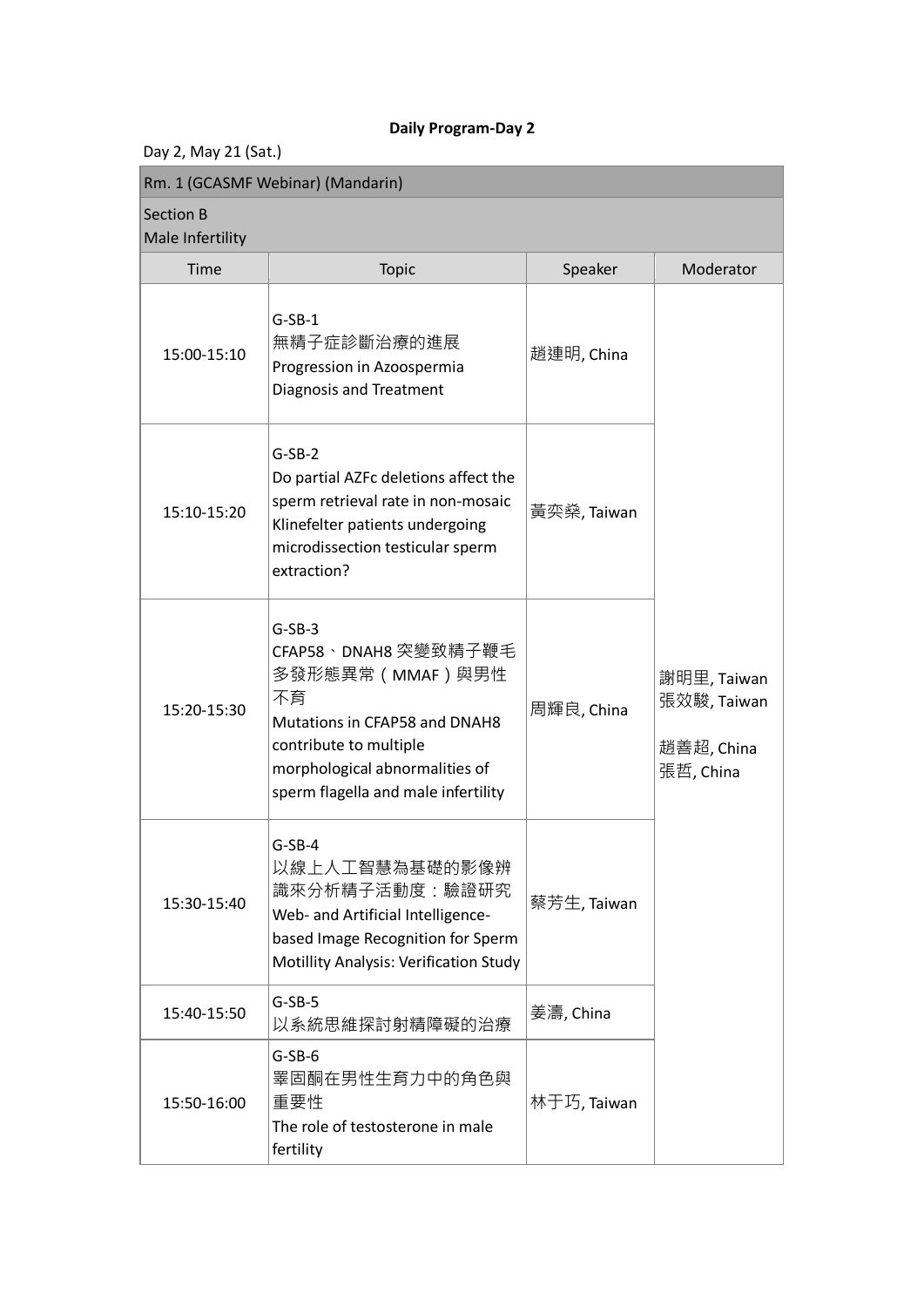Day 2, May 21 (Sat.)

## Section C

## Prostate Diseases and others

| TUState Discases and Others |                                                                                                                                                                                                                                                                                     |             |                            |
|-----------------------------|-------------------------------------------------------------------------------------------------------------------------------------------------------------------------------------------------------------------------------------------------------------------------------------|-------------|----------------------------|
| Time                        | <b>Topic</b>                                                                                                                                                                                                                                                                        | Speaker     | Moderator                  |
| 16:00-16:10                 | $G-SC-1$<br>男性尿失禁對生活品質之影響<br>Prevalence and Impact of Male<br>Urinary Incontinence on Quality of<br>Life, Mental Health, Work<br>Limitation and Health Care Seeking<br>in China, Taiwan, and South Korea<br>(LUTS Asia): Results from a Cross-<br>sectional, Population-based Study | 周博敏, Taiwan |                            |
| 16:10-16:20                 | $G-SC-2$<br>不同類型早洩患者 IELT 與 NIH-<br>CPSI 的相關性研究<br>Relationships between intravaginal<br>ejaculatory latency time and<br>national institutes of health-chronic<br>prostatitis symptom index in the<br>four types of premature ejaculation<br>syndromes                              | 張賢生, China  |                            |
| 16:20-16:30                 | $G-SC-3$<br>慢性前列腺炎的診療進展<br>Progress in Diagnosis and<br><b>Treatment of Chronic Prostatitis</b>                                                                                                                                                                                     | 鄧軍洪, China  | 歐宴泉, Taiwan<br>李永進, Taiwan |
| 16:30-16:40                 | $G-SC-4$<br>低能量體外震波對於慢性攝護腺<br>發炎/慢性骨盆腔疼痛患者可減緩<br>疼痛、增強勃起功能及改善生活<br>品質<br>Extracorporeal Shockwave Therapy<br>(ESWT) Alleviates Pain, Enhances<br><b>Erectile Function and Improves</b><br>Quality of Life in Patients with<br>Chronic Prostatitis/Chronic Pelvic<br>Pain Syndrome   | 吳佳璋, Taiwan | 吳寒, China<br>李付彪, China    |
| 16:40-16:50                 | $G-SC-5$<br>商環輔助下經陰囊隱匿性陰莖延<br>長術<br>Transscrotal approach to<br>enlongation of concealed penis<br>assisted by ShangRing device                                                                                                                                                      | 李虎, China   |                            |
| 16:50-17:00                 | $G-SC-6$<br>血精患者經尿道儲精囊鏡術後復<br>發之危險因子<br><b>Risk Factor of Recurrent</b><br>Hemospermia after Transurethral<br>Seminal Vesiculoscopy                                                                                                                                                 | 吳芃諺, Taiwan |                            |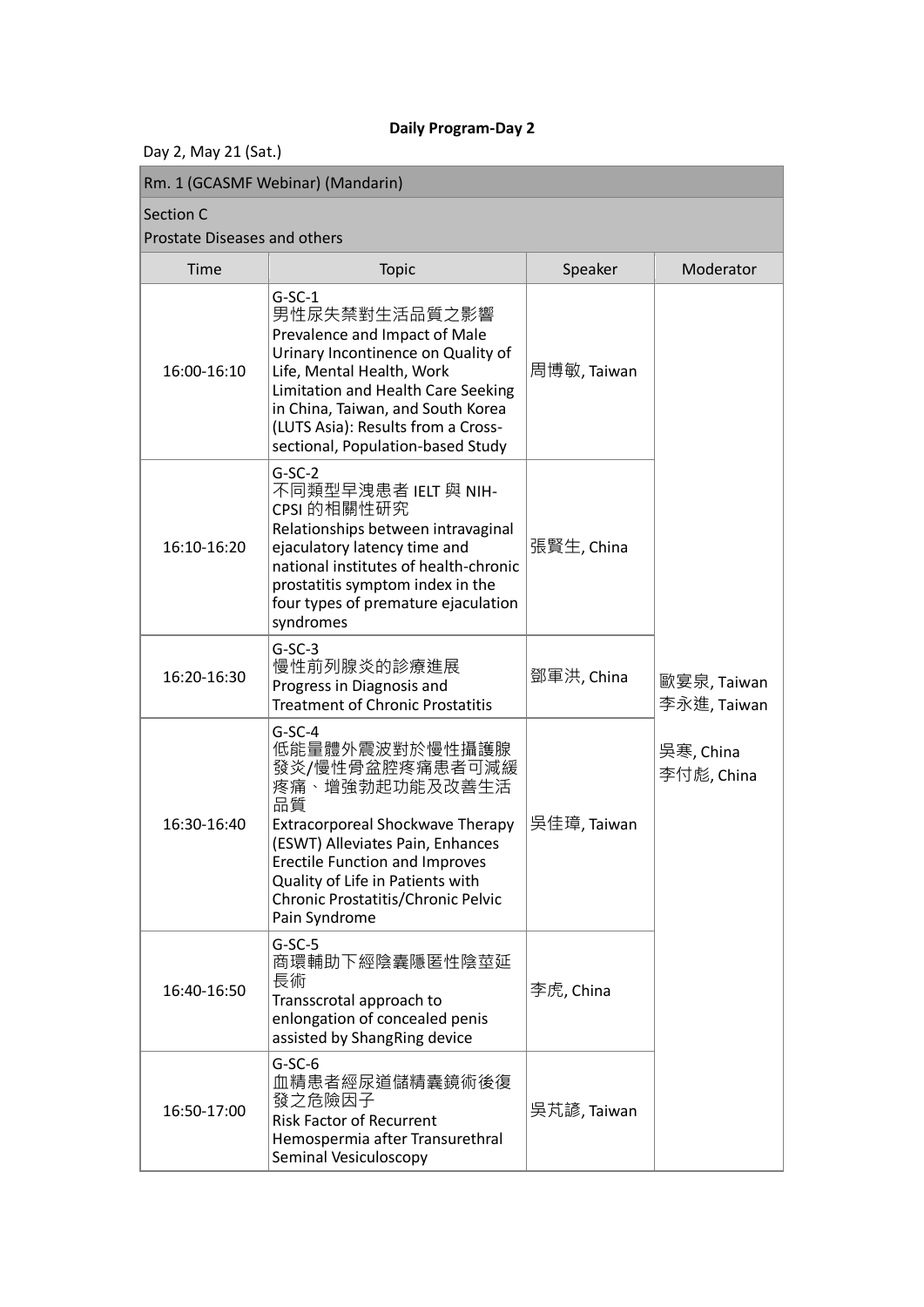Day 2, May 21 (Sat.)

|             | Rm. 3 (APSSM) (English or Mandarin)                                                                                                                                 |                           |                                             |
|-------------|---------------------------------------------------------------------------------------------------------------------------------------------------------------------|---------------------------|---------------------------------------------|
|             | Moderated E-Poster Presentation 2                                                                                                                                   |                           |                                             |
| Time        | <b>Topic</b>                                                                                                                                                        | Presenter                 | Moderator                                   |
| 17:00-17:04 | MP02-1<br>Robotic-assisted varicocelectomy: initial<br>experience in Taiwan                                                                                         | Pin-Chun Liu,<br>Taiwan   |                                             |
| 17:04-17:08 | MP02-2<br>Non-obstructive Azoospermia Disguises the<br>Characteristics of Obstructive Azoospermia<br>Phenotype-Can We Skip A Testis Biopsy? An<br>Asian Perspective | Cheng Chu,<br>Taiwan      |                                             |
| 17:08-17:12 | MP02-3<br>The Predictive Factors of Successful Repeat<br>Microdissection Testicular Sperm Extraction<br>in Non-Mosaic Klinefelter syndrome                          | Chyau Wen Lin,<br>Taiwan  |                                             |
| 17:12-17:16 | MP02-4<br>A Survey From National Comprehensive<br><b>Cancer Network Guidelinesr About Fertility</b><br>Counseling                                                   | Chih-Cheng Lu,<br>Taiwan  |                                             |
| 17:16-17:20 | MP02-5<br>A 10-year, single-surgeon experience with<br>vasovasostomy from a tertiary medical<br>center                                                              | Shang-Ju Hsieh,<br>Taiwan | Shiu-Dong Chung,<br>Taiwan<br>I-Shen Huang, |
| 17:20-17:24 | MP02-6<br>Skin carotenoid levels in couples with<br>unexplained infertility is associated with<br>embryo development of in vitro<br>fertilization cycles            | Cheng-Ju Ho,<br>Taiwan    | Taiwan                                      |
| 17:24-17:28 | MP02-7<br>水通道蛋白 1 是 SLC9A3 缺陷導致不孕症<br>的潛力治療標的<br>Aquaporin 1, A Potential Therapeutic Target<br>for SLC9A3 Deficiency caused Infertility                            | Xiao-Wen Tseng,<br>Taiwan |                                             |
| 17:28-17:32 | MP02-8<br>Exertional heat stroke on fertility and sperm<br>morphology in male rats                                                                                  | Yu-Che Hsieh,<br>Taiwan   |                                             |
| 17:32-17:35 | MP02-9<br>A case of spontaneous varicocele rupture<br>secondary to exercise - case report and<br>review of literature                                               | Yi-Wei Lee,<br>Taiwan     |                                             |
| 17:35-17:38 | MP02-10<br>Traumatic Testicular Dislocation: A case report Taiwan                                                                                                   | Ruei-Je Chang,            |                                             |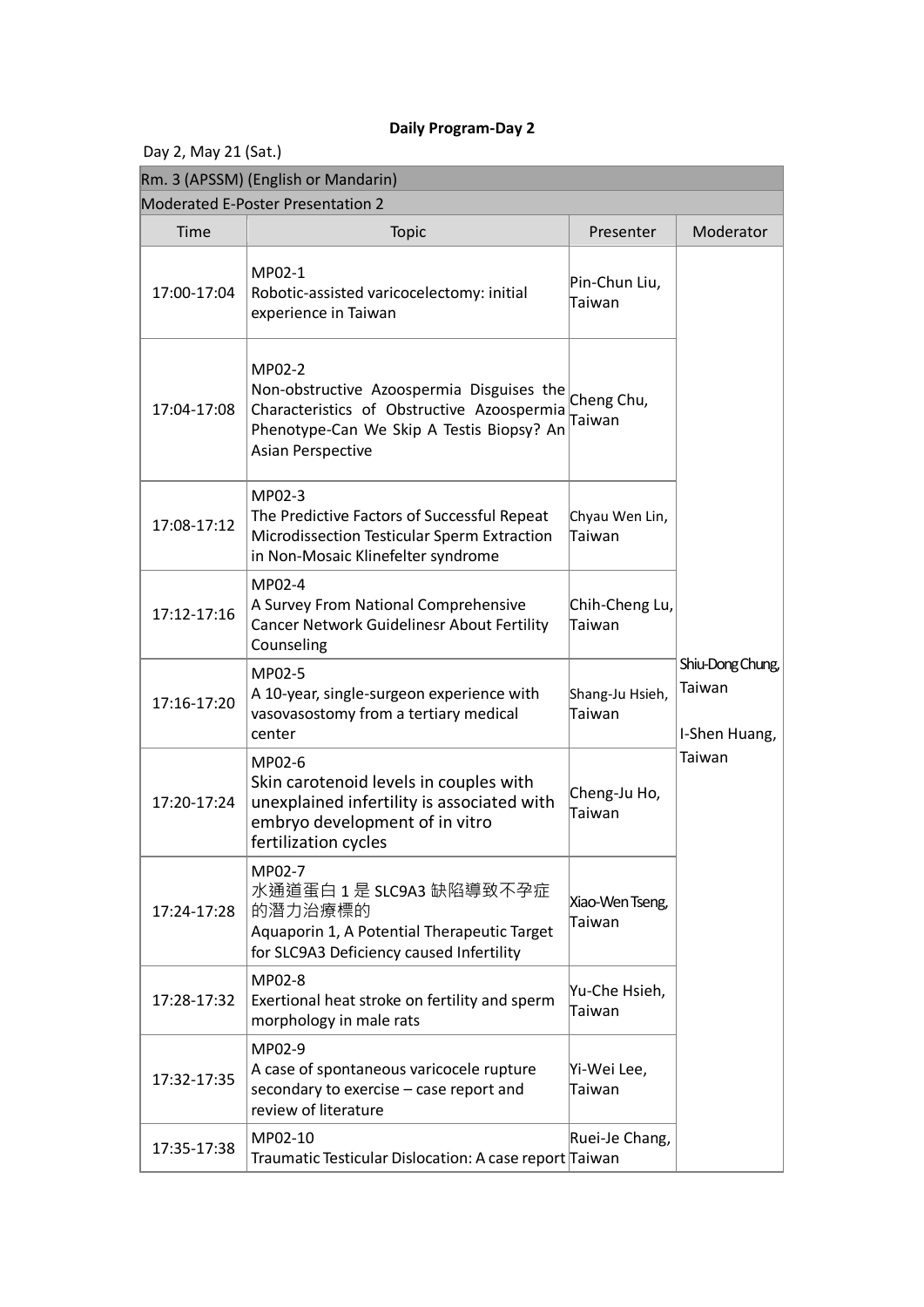| Day 2, May 21 (Sat.) |                                                                                                                                                                    |                           |                                             |
|----------------------|--------------------------------------------------------------------------------------------------------------------------------------------------------------------|---------------------------|---------------------------------------------|
|                      | Rm. 3 (APSSM) (English or Mandarin)                                                                                                                                |                           |                                             |
|                      | <b>Moderated E-Poster Presentation 3</b>                                                                                                                           |                           |                                             |
| Time                 | <b>Topic</b>                                                                                                                                                       | Presenter                 | Moderator                                   |
| 17:00-17:04          | MP03-1<br>Trend of Life Expectancy in Patients for<br>Possible Radical Prostatectomy of Prostate<br>Cancer in Taiwan-2021 Update                                   | Chih-Cheng Lu,<br>Taiwan  |                                             |
| 17:04-17:08          | MP03-2<br>Predictive factors of sexual intercourse at 6<br>months after robotic-assisted laparoscopic<br>radical prostatectomy                                     | Tsung-Yi Hsieh,<br>Taiwan |                                             |
| 17:08-17:12          | MP03-3<br>更卓越的設備:達文西腹腔鏡攝護腺全切除術<br>Da Vinci Xi: a better platform for robotic-<br>assisted radical prostatectomy?                                                   | Bo-Han Chen,<br>Taiwan    |                                             |
| 17:12-17:16          | MP03-4<br><b>Endoscopic Enucleation of Prostate Could</b><br>Restore Testosterone Levels in Hypogonadal<br>Patients with Bladder Outlet Obstruction                | Yun-Ren Li,<br>Taiwan     | Chih-Shou Chen,<br>Taiwan<br>Shang-Sen Lee, |
| 17:16-17:20          | MP03-5<br>Global epidemiology trends of testicular<br>cancer in relation to economic disparities in<br>healthcare systems: an ecological study of<br>140 countries | Chih-Kai Peng,<br>Taiwan  | Taiwan                                      |
| 17:20-17:24          | MP03-6<br>Global epidemiology of testicular cancer<br>correlates to economic disparities in<br>healthcare systems                                                  | Nai-Wen Chang,<br>Taiwan  |                                             |
| 17:24-17:28          | MP03-7<br>兩種不同包皮槍使用在包莖或包皮過長<br>患者之比較: 經驗分享<br>Comparison of Two Circumcision Devices: A Taiwan<br>single Center Experience                                         | Hsin-Cheng Chu,           |                                             |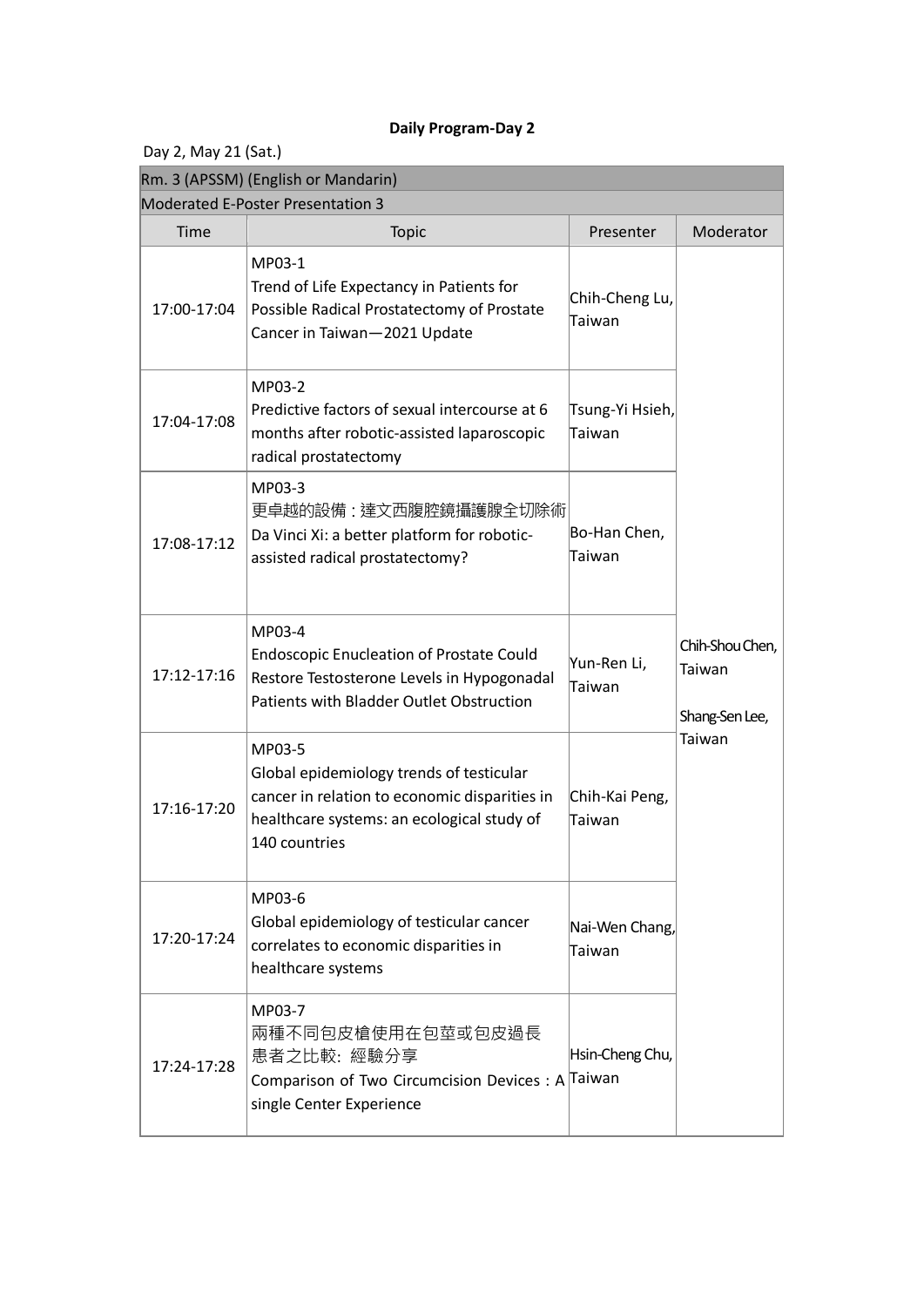Day 2, May 21 (Sat.)

|             | Rm. 3 (APSSM) (English or Mandarin)                                                                                                                                                                                     |                           |                                             |
|-------------|-------------------------------------------------------------------------------------------------------------------------------------------------------------------------------------------------------------------------|---------------------------|---------------------------------------------|
| 17:28-17:32 | MP03-8<br>台灣弗尼爾式壞疽死亡率逐年下降的原因探討<br>Exploring the Contributing Factors of Yearly $\vert_{\text{Tsung-Yen Lin}}$<br>Declined Mortality of Fournier's Gangrene in Taiwan<br>Taiwan                                          |                           |                                             |
| 17:32-17:36 | MP03-9<br>Genital piercing in men: A practical review for<br>urologist                                                                                                                                                  | Chin Tang,<br>Taiwan      |                                             |
| 17:36-17:39 | MP03-10<br>Preservation, reconstruction and<br>regeneration: multi-modalities to achieve<br>early return of continence and potency in<br>robotic-assisted radical prostatectomy                                         | Hu Wei-Shiang,<br>Taiwan  | Chih-Shou Chen,<br>Taiwan<br>Shang-Sen Lee, |
| 17:39-17:42 | MP03-11<br>Purulent Urethritis Secondary to Neisseria<br>Meningitidis in Men Who Have Sex With<br>Men                                                                                                                   | Chien-Che Hung,<br>Taiwan | Taiwan                                      |
| 17:42-17:45 | MP03-12<br>41 歲男性患者原發性尿道腺癌伴腦及肺轉<br>移:罕見病例報告及文獻回顧<br>Primary MP03-11Adenocarcinoma of the<br>Urethra with Brain and Lung Metastasis in a<br>41-year-old Male Patient: A Rare Case Report<br>and Review of the Literature | Wei-Hsun Hsu,<br>Taiwan   |                                             |

| Day 2, May 21 (Sat.)                    |                                                                                 |         |           |
|-----------------------------------------|---------------------------------------------------------------------------------|---------|-----------|
| Rm. 2 (TAASM) (Mandarin)                |                                                                                 |         |           |
| 台灣美容醫學產業全國聯合會 特別議程<br>整形美容與性別醫學 - 「形」而上 |                                                                                 |         |           |
| Time                                    | <b>Topic</b>                                                                    | Speaker | Moderator |
| 11:00-11:20                             | 陰莖增大手術經驗談                                                                       | 李久恆醫師   |           |
| 11:20-11:40                             | G 動椅與男性性功能障礙之治療                                                                 | 陳榮峰醫師   | 陳煜醫師      |
| 11:40-12:00                             | 陰部整形議題 Combined Female<br>Genital Rejuvenation--The<br><b>Meaningful Access</b> | 何于甄醫師   | 蔡豐州醫師     |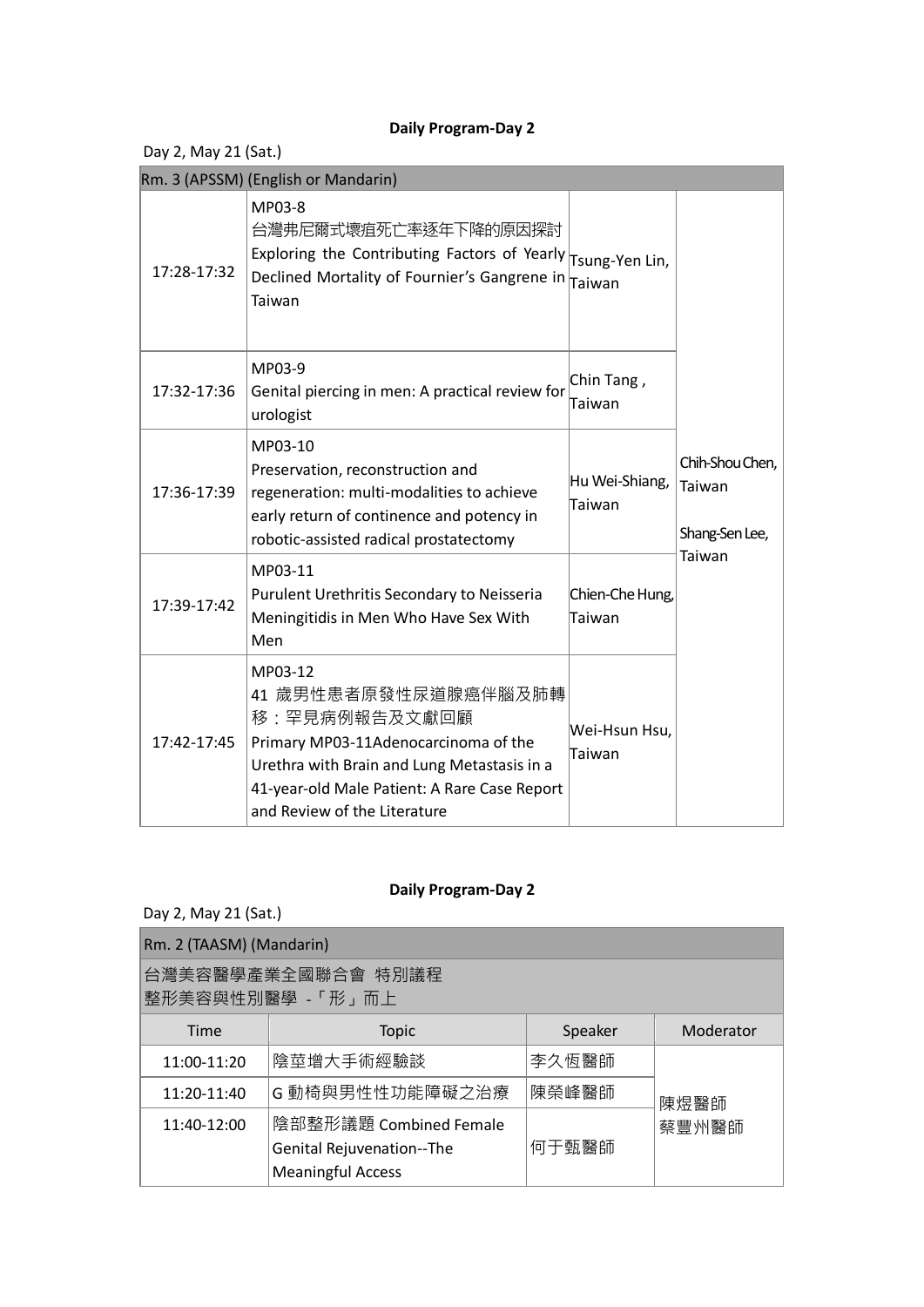Day 2, May 21 (Sat.)

| Rm. 2 (TAASM) (Mandarin)  |                                                                                                                     |                                                                                                                                                                                |                |
|---------------------------|---------------------------------------------------------------------------------------------------------------------|--------------------------------------------------------------------------------------------------------------------------------------------------------------------------------|----------------|
| 基層醫療論壇                    |                                                                                                                     |                                                                                                                                                                                |                |
| Time                      | <b>Topic</b>                                                                                                        | Speaker                                                                                                                                                                        | Moderator      |
| 13:00-13:20               | 泌尿科診所開業面臨之困難與挑戰                                                                                                     | 白彝維醫師                                                                                                                                                                          |                |
| 13:20-13:40               | 新開業泌尿科醫師經驗分享                                                                                                        | 謝政興醫師                                                                                                                                                                          | 吳哲安醫師<br>李嘉文醫師 |
| 13:40-14:00               | 連鎖診所的經營管理經驗                                                                                                         | 邱俊傑醫師                                                                                                                                                                          |                |
| 女性性功能委員會議程<br>論、接著臨床性治療演練 | 由西方正統性治療流派教授與前搭配夥伴・一小時的時段・即由這組治療老師先談理<br>敬請期待。                                                                      |                                                                                                                                                                                |                |
| Time                      | <b>Topic</b>                                                                                                        | Speaker                                                                                                                                                                        | Moderator      |
| 15:00-16:00               | Primary Female Genital Pain/<br>Penetration Disorder: Bio-psycho-<br>social Practice<br>-常見原因和常用治療<br>-案例報告和治療敘述及討論 | 周吟柔<br>悠仁婦兒聯合診<br>所婦產科副院長<br>/晴媛性醫學中<br>心/安泰財團法<br>人安泰醫院婦產<br>科 兼任 主治醫<br>師<br>丁原郁<br>國立高雄師範大<br>學諮商心理與復<br>健諮商所助理教<br>授<br>林頌航<br>小宅心理諮商所<br>心理師<br>高雄師範大學諮<br>商心理與復健諮<br>商碩士 | 張美玉醫師<br>梁景堯醫師 |
| 醫學法律積分課程-醫療糾紛             |                                                                                                                     |                                                                                                                                                                                |                |
| Time                      | <b>Topic</b>                                                                                                        | Speaker                                                                                                                                                                        | Moderator      |
| 16:00-17:00               | -法律課程-<br>醫療糾紛之認識與應對                                                                                                | 李毓珮<br>台中地檢署主任<br>檢察官                                                                                                                                                          | 張進寶醫師<br>許兆畬醫師 |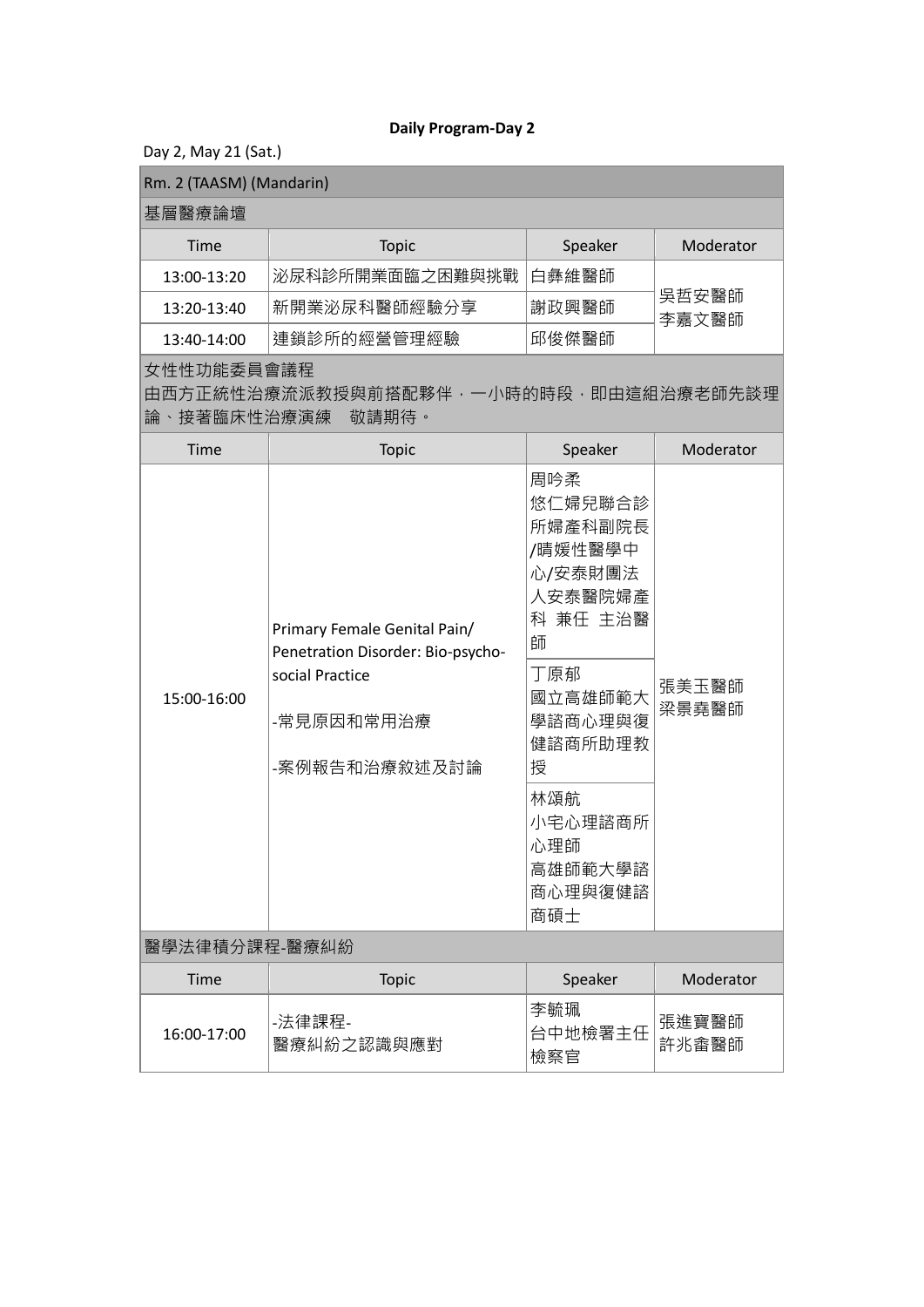| Day 3, May 22 (Sun.)                                |                                                                                                                                                         |                            |                                                                      |
|-----------------------------------------------------|---------------------------------------------------------------------------------------------------------------------------------------------------------|----------------------------|----------------------------------------------------------------------|
|                                                     | Intl. Conf. Rm. (APSSM Webinar) (English)                                                                                                               |                            |                                                                      |
| Keynote Speech 6                                    |                                                                                                                                                         |                            |                                                                      |
| <b>Time</b>                                         | Topic                                                                                                                                                   | Speaker                    | Moderator                                                            |
| 09:00-09:30                                         | <b>KS06</b><br>Science of vaginal lubrication                                                                                                           | Kwangsung Park,<br>Korea   | Bang-Ping Jiann,<br>Taiwan<br>Yoshikazu Sato,                        |
|                                                     |                                                                                                                                                         |                            | Japan                                                                |
| Keynote Speech 7                                    |                                                                                                                                                         |                            |                                                                      |
| <b>Time</b>                                         | <b>Topic</b>                                                                                                                                            | Speaker                    | Moderator                                                            |
| 09:30-10:00                                         | <b>KS07</b><br>Fact or Fiction: Understand the<br><b>Controversies with Adult Onset</b><br>Hypogondism                                                  | Mohit Khera,<br><b>USA</b> | Thomas<br>I-sheng Hwang,<br>Taiwan<br>Hyun Jun Park,<br>Korea        |
| Keynote Speech 8                                    |                                                                                                                                                         |                            |                                                                      |
| <b>Time</b>                                         | Topic                                                                                                                                                   | Speaker                    | Moderator                                                            |
| 10:00-10:30                                         | <b>KS08</b><br><b>Evolution of TRT Guidelines</b>                                                                                                       | Du Geon Moon,<br>Korea     | Chii-Jye Wang,<br>Taiwan<br>Christopher<br>Ho Chee Kong,<br>Malaysia |
| Symposium 8<br>Prostatic diseases and sexual health |                                                                                                                                                         |                            |                                                                      |
| Time                                                | <b>Topic</b>                                                                                                                                            | Speaker                    | Moderator                                                            |
| 11:00-11:15                                         | $S08-1$<br>Trends in sexual dysfunction and<br>lower urinary tract symptoms in<br>Japan                                                                 | Koichi Nakajima,<br>Japan  |                                                                      |
| 11:15-11:30                                         | $S08-2$<br>Post-voiding incontinence (PVI) in<br>men: Association with erectile<br>dysfunction, and potential role of<br>phosphodiesterase-5 inhibitor. | Won Ki Lee,<br>Korea       | Chun-Hou Liao,<br>Taiwan                                             |
| 11:30-11:45                                         | $S08-3$<br>The role of platelet-rich plasma Chun-Hou Liao,<br>(PRP) in lower urinary tract and Taiwan<br>sexual dysfunction                             |                            | Kuo-Chiang Chen,<br>Taiwan                                           |
| 11:45-12:00                                         | S08-4<br>New Minimally Invasive Therapy for<br>LUTS / BPH                                                                                               | Siu King Mak,<br>Hong Kong |                                                                      |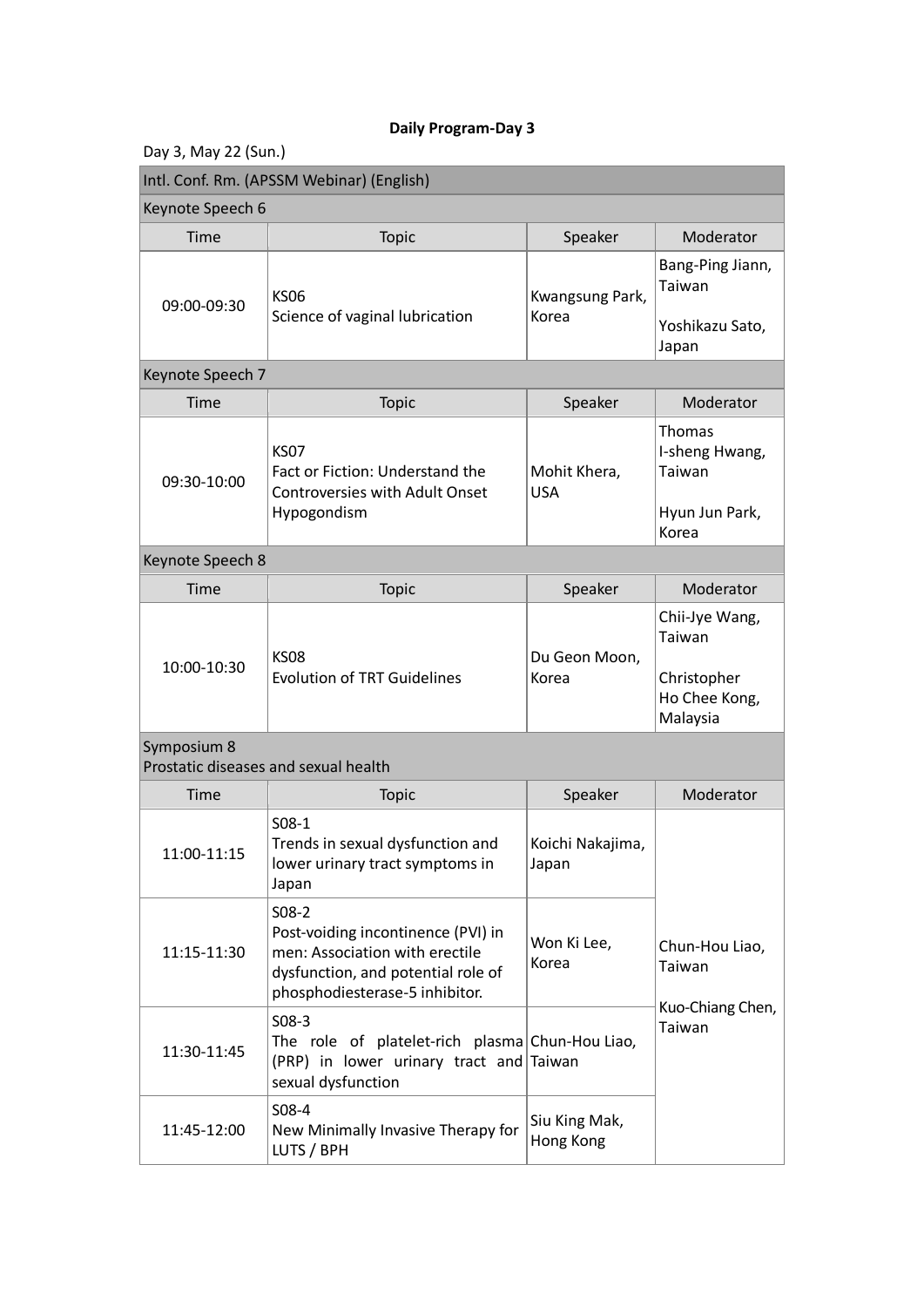## Day 3, May 22 (Sun.)

## Intl. Conf. Rm. (APSSM Webinar) (English)

#### Closing Remarks

|             | <b>Closing Remarks</b>                              |                          |           |  |  |
|-------------|-----------------------------------------------------|--------------------------|-----------|--|--|
|             | Time                                                | Presenter                | Moderator |  |  |
| 12:00-12:30 | Congress President: Prof. Hong-Chiang Chang, Taiwan | Chia-Chang Wu,<br>Taiwan |           |  |  |
|             | TAASM President: Prof. Yu Chen, Taiwan              |                          |           |  |  |
|             | Local Chairman: Prof. Sung Lang Chen, Taiwan        |                          |           |  |  |

## **Daily Program-Day 3**

Day 3, May 22 (Sun.)

| Rm. 1 (APSSM Webinar) (English) |                                                                                                                                                                                                     |                                  |                        |
|---------------------------------|-----------------------------------------------------------------------------------------------------------------------------------------------------------------------------------------------------|----------------------------------|------------------------|
| Podium 4                        |                                                                                                                                                                                                     |                                  |                        |
| Time                            | Topic                                                                                                                                                                                               | Speaker                          | Moderator              |
| 09:30-09:40                     | P04-1<br>Trends in incidence, mortality and<br>survival of penile cancer in Australia<br>from 1998 to 2021.                                                                                         | Brian Ng Hung Shin,<br>Australia |                        |
| 09:40-09:50                     | P04-2<br>雷式空間保留攝護腺根除術之功<br>能性預後<br><b>Functional Outcomes of Retzius-</b><br><b>Sparing Radical Prostatectomy</b>                                                                                   | Po-Ming Chow,<br>Taiwan          |                        |
| 09:50-10:00                     | P04-3<br>Do intravesical prostatic protrusion<br>have an impact on the positive<br>surgical margin of bladder neck<br>during Robotic-assisted radical<br>prostatectomy?                             | Yi Hong Li,<br>Taiwan            | Yu-Chao Hsu<br>Taiwan  |
| 10:00-10:10                     | P04-4<br>實行經尿道攝護腺刮除術後與否<br>對機械手臂輔助根除性攝護腺切<br>除術之預後無影響<br>Previous Transurethral Resection of<br>Prostate does not Compromise<br><b>Outcomes of Robotic-assisted</b><br><b>Radical Prostatectomy</b> | Yi-Hsuan Chen,<br>Taiwan         | Yi-Kai Chang<br>Taiwan |
| 10:10-10:20                     | P04-5<br>使用包皮槍手術與傳統包皮環切<br>手術在包皮炎患者之比較<br>The Comparison of Disposable<br><b>Circumcision Suture Device and</b><br>Conventional Circumcision in<br>Patients with Balanoposthitis                    | Po-Han Chiu,<br>Taiwan           |                        |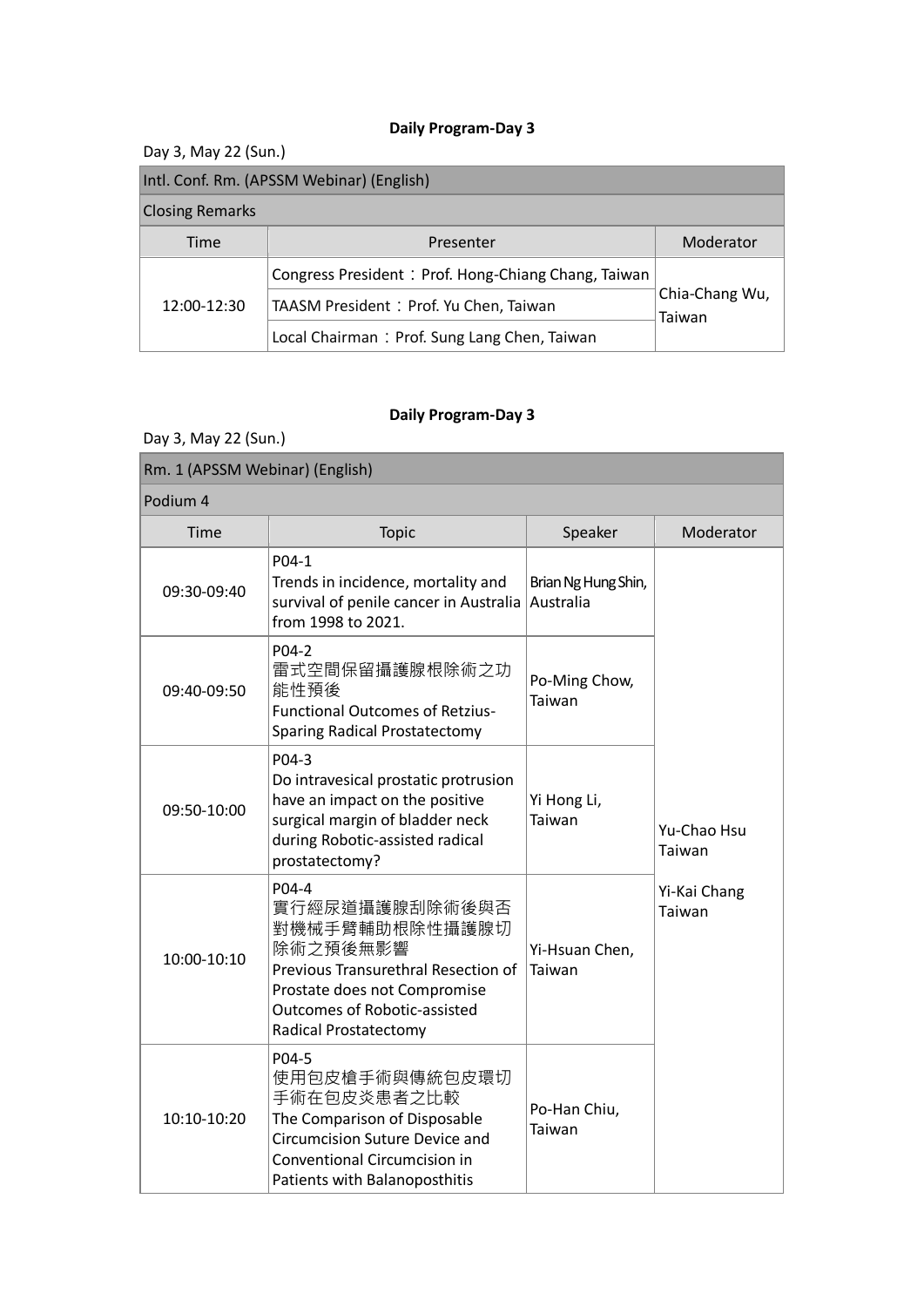Day 3, May 22 (Sun.)

## Rm. 1 (APSSM Webinar) (English)

#### Podium 4

| Podium 4    |                                                                                                                          |                           |                                                 |
|-------------|--------------------------------------------------------------------------------------------------------------------------|---------------------------|-------------------------------------------------|
| Time        | <b>Topic</b>                                                                                                             | Speaker                   | Moderator                                       |
| 10:20-10:30 | P04-6<br>醋酸環丙孕酮(安得卡)扮演芳香烴<br>接受體的破壞者角色<br>Cyproterone Acetate Acts as a<br>Disruptor of the Aryl Hydrocarbon<br>Receptor | Chih-Shou Chen,<br>Taiwan | Yu-Chao Hsu<br>Taiwan<br>Yi-Kai Chang<br>Taiwan |
|             | 性治療師教育委員會議程 (TAASM) (Mandarin)                                                                                           |                           |                                                 |
| Time        | <b>Topic</b>                                                                                                             | Speaker                   | Moderator                                       |
| 11:00-11:20 | 性治療師與泌尿科醫師的合作案例                                                                                                          | 陳建臨治療師<br>VS<br>柯玟卉治療師    | 蔡德甫醫師                                           |
| 11:20-11:40 | 心因性男性性功能障礙                                                                                                               | 蔡芳生醫師                     | 蔡芳生醫師<br>吳哲安醫師                                  |
| 11:40-12:00 | Sex therapy and the Mythical A-<br>spot, C-spot, and G-spot                                                              | 朱瓊茹主任                     |                                                 |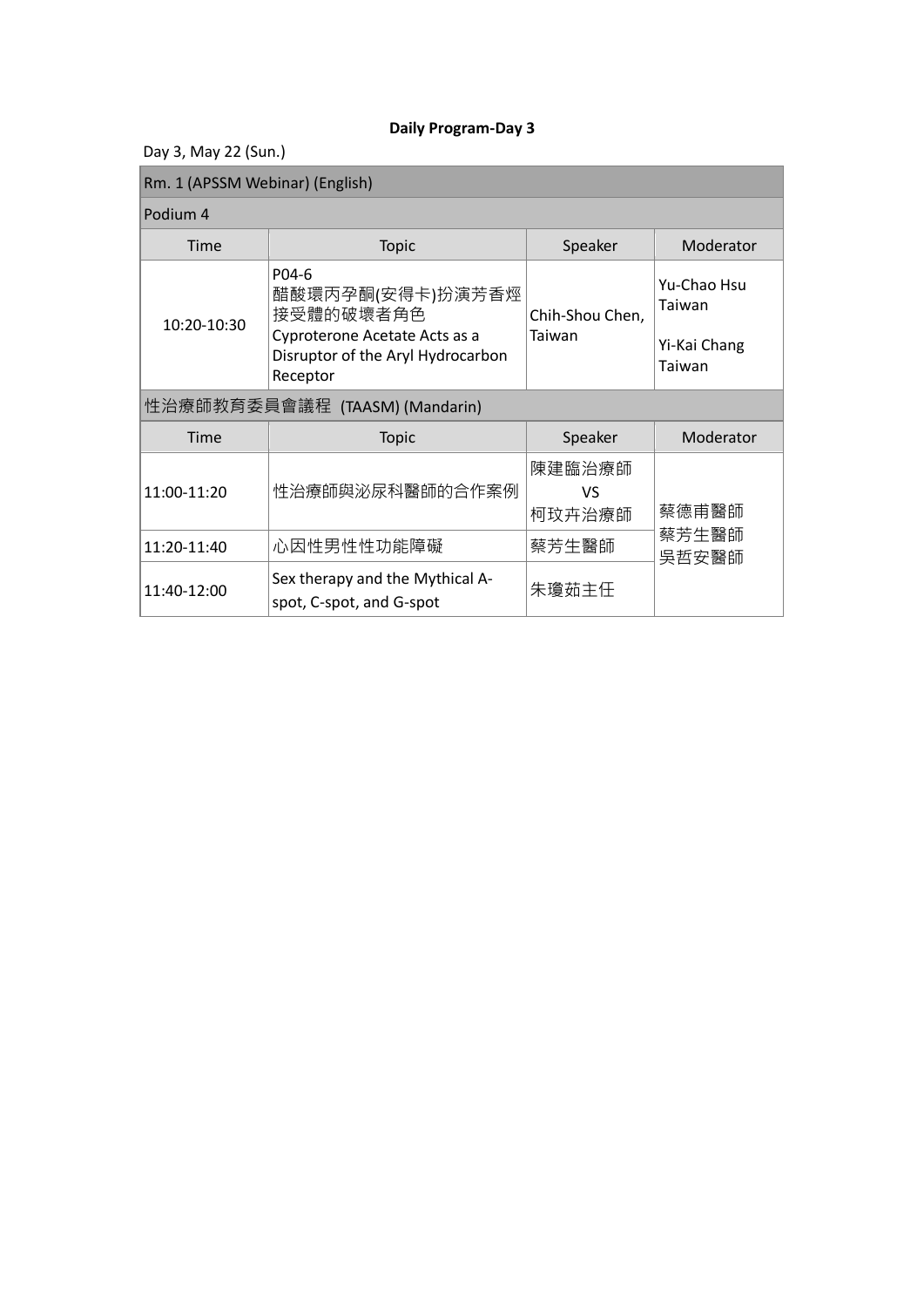Day 3, May 22 (Sun.)

 $\overline{\phantom{a}}$ 

| Rm. 2 (TAASM) (Mandarin) |  |
|--------------------------|--|
|--------------------------|--|

## 兩性教育積分議程

| Time        | Topic             | Speaker                            | Moderator      |
|-------------|-------------------|------------------------------------|----------------|
| 09:30-10:30 | 兩性課程<br>高齡化社會的性議題 | 林靜儀醫師 <br>立法委員<br>「中山醫大醫學系」<br>博士班 | 陳順郎醫師<br>邱逸淳醫師 |

## TAASM 會員大會

| Time                                  | <b>Topic</b>                     |               |                |
|---------------------------------------|----------------------------------|---------------|----------------|
| 10:30-11:00                           | TAASM 會員大會                       |               |                |
| 性傳染病委員會議程<br>皮膚科、直腸科醫師「踹共」~皮膚及肛門菜花的診治 |                                  |               |                |
| Time                                  | <b>Topic</b>                     | Speaker       | Moderator      |
| 11:00-11:25                           | 皮膚科醫師的花花世界-<br>尖形濕疣的診斷及治療        | 魏楷哲醫師<br>高雄榮總 |                |
| 11:25-11:50                           | 直腸科醫師的肛門萬花筒-<br>如何治療肛門口尖形濕疣與注意事項 | 許詔文醫師<br>高雄榮總 | 李嘉文醫師<br>許富順醫師 |
| 11:50-12:00                           | 綜合討論                             |               |                |